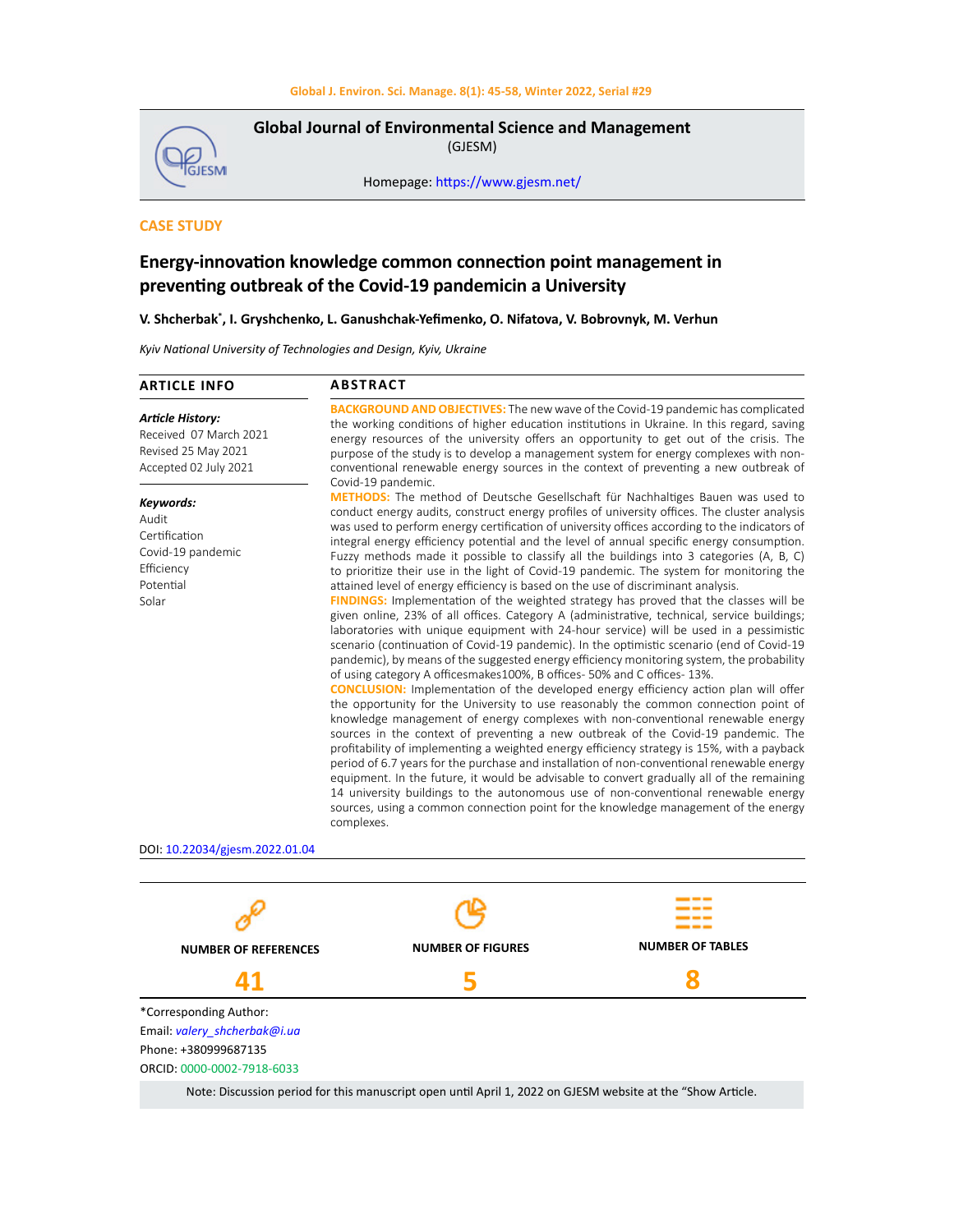#### **INTRODUCTION**

There is a strong potential for energy saving in Ukrainian higher education institutions: the effect of reducing energy costs provides the universities with an opportunity to reduce their dependence on the external funding and increases the autonomy of public institutions. But, in most cases, Ukrainian university buildings are energy inefficient and outdated [\(Gryshchenko](#page-12-0) *et al*., 2017). The COVID-19 pandemic has put new demands on the economical use of resources, including energy [\(Abu-Rayash](#page-12-0) *et al*., [2020; Wang](#page-12-0) *et al*., 2021). Universities were forced to reduce all costs, including wages (teachers wages were paid on an hourly basis, administrative and support staff were given unpaid holidays), utility costs, including energy, were reduced by complete disconnection of resources, etc. Furthermore, the Covid-19 pandemic resulted in a significant reduction in funding for budget institutions, particularly those in the social sphere  $-$  in the spring of 2020, the Ukrainian government transferred UAH 5 billion from the education sector to the Covid-19 Response Fund. The Covid-19 pandemic has thus become not only an opportunity for Ukrainian universities to save energy, but also a major challenge to optimize internal and external resources. According to studies by [\(García](#page-12-0) *et al*., 2020; Nayak *et al*[., 2021; Nicola](#page-12-0) *et al.*, 2020; [Werth](#page-12-0) *et al.*, 2021) the use of energy saving methods, technologies and materials under the pandemic conditions can be considered as one of the priority areas of university energy efficiency. The results of university energy efficiency research in the COVID-19 pandemic can be conditionally divided into 3 groups. The first group of study [Di Stefano, \(2000\)](#page-12-0) is devoted to the specific features of energy consumption and the search for methods to improve the energy efficiency of university buildings in the COVID-19 pandemic. For example, Xing *et al.* [\(2019\)](#page-12-0) presented a multi-criteria optimization model for distributed energy systems under COVID-19 pandemic conditions, involving methods to reduce heat losses in buildings through the development and use of energy-efficient space planning and construction solutions based on the use of energy-efficient equipment and nonconventional energy supply systems. The second group of study Hansen *et al*[. \(2019\)](#page-12-0) is devoted to searching for the methods to optimize energy consumption in the COVID-19 pandemic related to the need for heating and warm air recovery in university buildings. Fan *et al.* [\(2020\)](#page-12-0) suggest that energy-efficient technologies and materials that improve the energy efficiency of buildings in the light of the COVID-19 pandemic are one of the priorities for modern global economic development. [Amirreza](#page-12-0) *et al.* [\(2021\)](#page-12-0) find that the likelihood of possible energy resources in the light ofCOVID-19 pandemic leads to a significant increase in their cost at the existing volumes and rates of consumption growth, taking into account the limited availability of existing and poor progress of alternative energy sources. Most authors (Liu *et al*[., 2019; Zhong](#page-12-0) *et al*., 2020) agree that methods to reduce heat loss in the context of COVID-19 pandemic can be divided into active and passive. According to Chen *et al*[. \(2020\)](#page-12-0) the use of active heat control methods (manual and automatic) and the installation of heat meters are particularly relevant under the pandemic conditions. However, in the course of the pandemic, the use of passive methods, according to [Sovacool](#page-12-0) *et al*. (2020), improves the thermal insulation of the envelope buildings and the heat distribution network as well as the increase of the heat emission of the radiators and other heat exchangers. However, only the complex of all methods and obligatory individual economic responsibility of the consumer in the light ofCOVID-19 pandemic can result in significant energy saving [\(Navon](#page-12-0) *et al.,* 2021). The third group can include scientific developments during the COVID-19 pandemicthat make it possible to consider the problems of energy efficiency management of universities in an integrated manner: introduction of thermo-modernization projects of existing buildings (Soava *et al*[., 2021\)](#page-12-0), construction of passive buildings [\(Shcherbak](#page-12-0) *et al*., 2019). During development of energy saving measures, it is very important to evaluate the energy saving potential of a building [\(Balode](#page-12-0) *et al*., 2021). Many scientists have studied the issue of assessing energy saving potential and efficiency improvement of energy consumption in the course of COVID-19 pandemic. As a rule, the reserves on saving of fuel and energy resources are determined in the course of energy audit [\(Abu-Rayash](#page-12-0) *et al*., [2020; Kaplun](#page-12-0) *et al*., 2016). Some researchers [\(Edomah](#page-12-0) *et al.,* [2020; Khan](#page-12-0) *et al.,* 2021) consider thermal imaging as one of the most advanced energy auditing methods during the present pandemic. This method is used, first of all, in those cases when it is necessary to localize the areas of advantageous heating and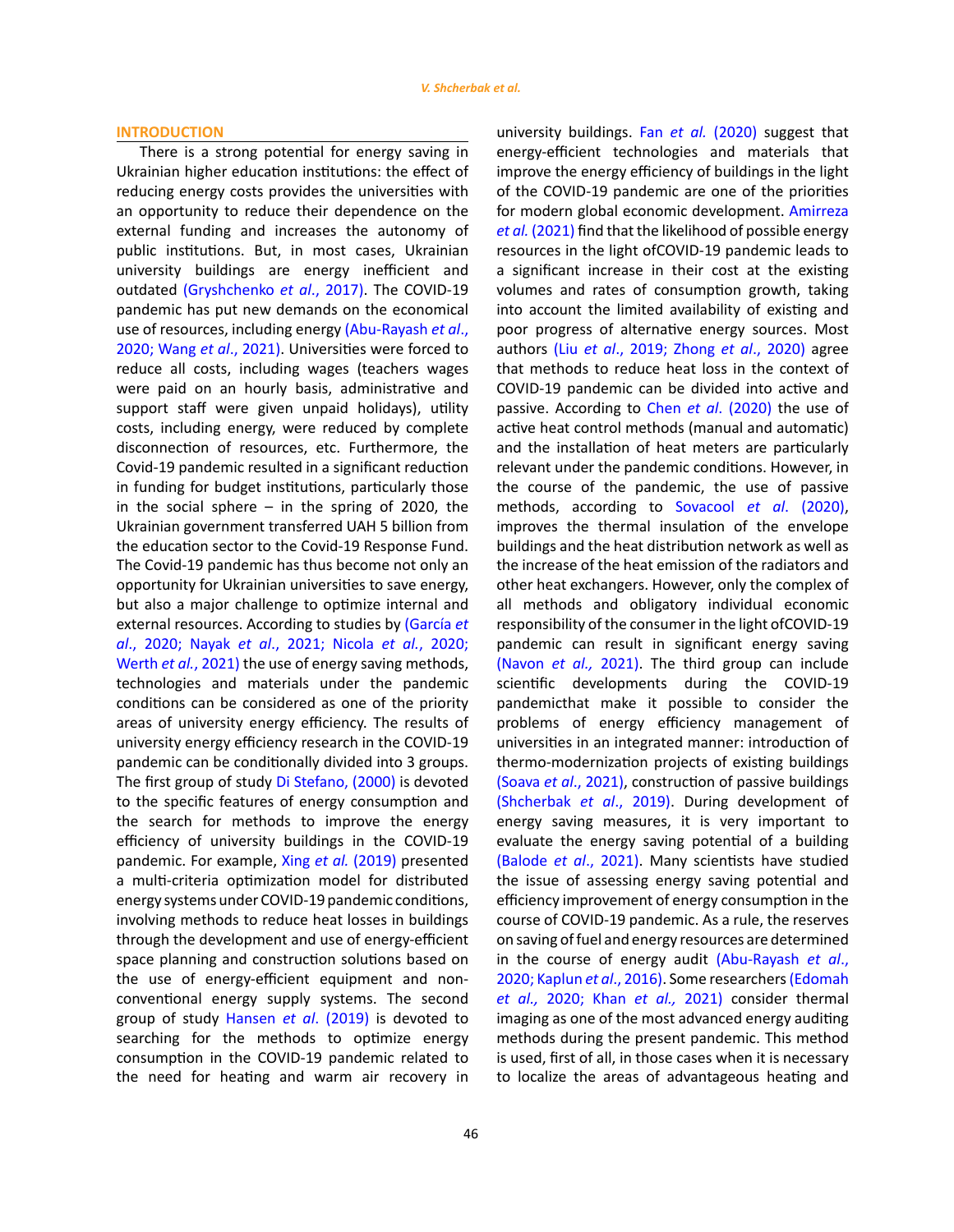ventilation heat losses which are often caused either by design errors, or defects arising at the stages of construction and operation (Jiang *et al*[., 2021\)](#page-12-0). At the same timein the course ofCOVID-19 pandemic, the problem of quantitative interpretation of the survey results, which should provide the adoption of justified decisions on strengthening the thermal protection of the inspected buildings, is not completely solved in the building thermal diagnostics. The use of thermal imaging to determine the thermal transmission resistance of the building envelope can determine up to 15% of the transmission heat loss during the heating period. On a practical level, during pandemic constraints it is difficult to account for the thermal inertia and the thermal dynamics of the external and internal environment when a number of thermal imaging survey rules are followed (Zhang *et al*[., 2020;](#page-12-0)  Steffen *et al*[., 2020\).](#page-12-0)Most university buildings in Ukraine have a strong energy saving potential, when taking into consideration generally the levels of insulation of building structures, the practical absence of process controls (heating, lighting and others) in the buildings. In the course of COVID-19 pandemic, there was an increase in the cost of energy and the energy intensity of basic equipment [\(Mastropietro](#page-12-0) *et al*[., 2020\)](#page-12-0). Improving the efficiency of energy consumption is therefore a priority for the university [\(Papageorgiou](#page-12-0) *et al*., 2017). The following challenges arise when developing implementation plans to improve energy efficiency during the present pandemic: limited financial assets for their implementation (Krarti *et al*[., 2021\);](#page-12-0) a large number of measures and available alternative measures that cannot be implemented simultaneously for technical reasons (Jiang *et al*[., 2021\).](#page-12-0) Under these conditions improving the energy efficiency of reconstructed residential buildings based on the integrated use of energy saving technologies and renewable energy sources will make it possible to cover the deficit of heat energy for heating, which inevitably arises as a result of infill construction (Huang *et al*[., 2021\).](#page-12-0) The need for significant energy efficiency improvements in an economic sense can result in a large-scale reconstruction of outdated buildings. The economic efficiency of this approach involves individual changes: replacement of windows, renovation of facades, roofing, which will result in the improved energy efficiency. On the other hand, it will reduce the use of natural resources at the operational stage

47

of the buildings and reduce the adverse impact on the environment. Analysis of methods to improve energy efficiency in the course of COVID-19 pandemic shows that it is necessary to use a set of both active and passive methods in order to improve the thermal insulation properties of buildings and to create comfortable conditions in the offices. By using active methods, it is possible to save a significant part of the heating costs (10-15%). Passive methods will result in greater savings (30%). Consequently, the combination of these methods will save almost 50% of the costs (Kanda *et al*[., 2020; Kuzemko](#page-12-0) *et al*., 2020). The creation of an energy management service and energy supply system on the basis of the virtual solar plant at Kiev National University of Technology and Design has approved that the integrated energy management system should be based on the international energy efficiency standards: ISO 50004:2014 Energy management systems - Guidance for the implementation, maintenance and improvement of an energy management system; ISO 50006:2014 Energy management systems - Measuring energy performance using energy baselines (EnB) and energy performance indicators (EnPI) - General principles and guidance; ISO 50002:2014 Energy audits - Requirements with guidance for use [\(Shaposhnikova](#page-12-0) *et al*., 2016; Vieira *et al*., 2020). At the same time, the implementation of an effective energy management system in the course of the COVID-19 pandemic should be based on energy monitoring, energy audits and energy certification of university buildings [\(Halbrügge](#page-12-0) *et al*., 2021). Thus, there is a lack of consistency between the existing both theoretical and practical approaches in determining the most appropriate energy management systems, ranking the factors that have the greatest impact on the level of energy efficiency of universities in the context of the COVID-19 pandemic (Edomah *et al*[., 2020; Klemeš](#page-12-0) *et al*., 2020; Ruan *et al*[., 2021\)](#page-12-0). In other words, many problems remain unresolved, controversial and require further study. The problem that this project aims to solve is the necessity to develop an integrative approach to energy conservation and energy efficiency management at the university in the context of preventing a new outbreak of the Covid-19 pandemic. The aim of the study is to develop a management system for energy complexes with non-conventional renewable energy sources based on the Common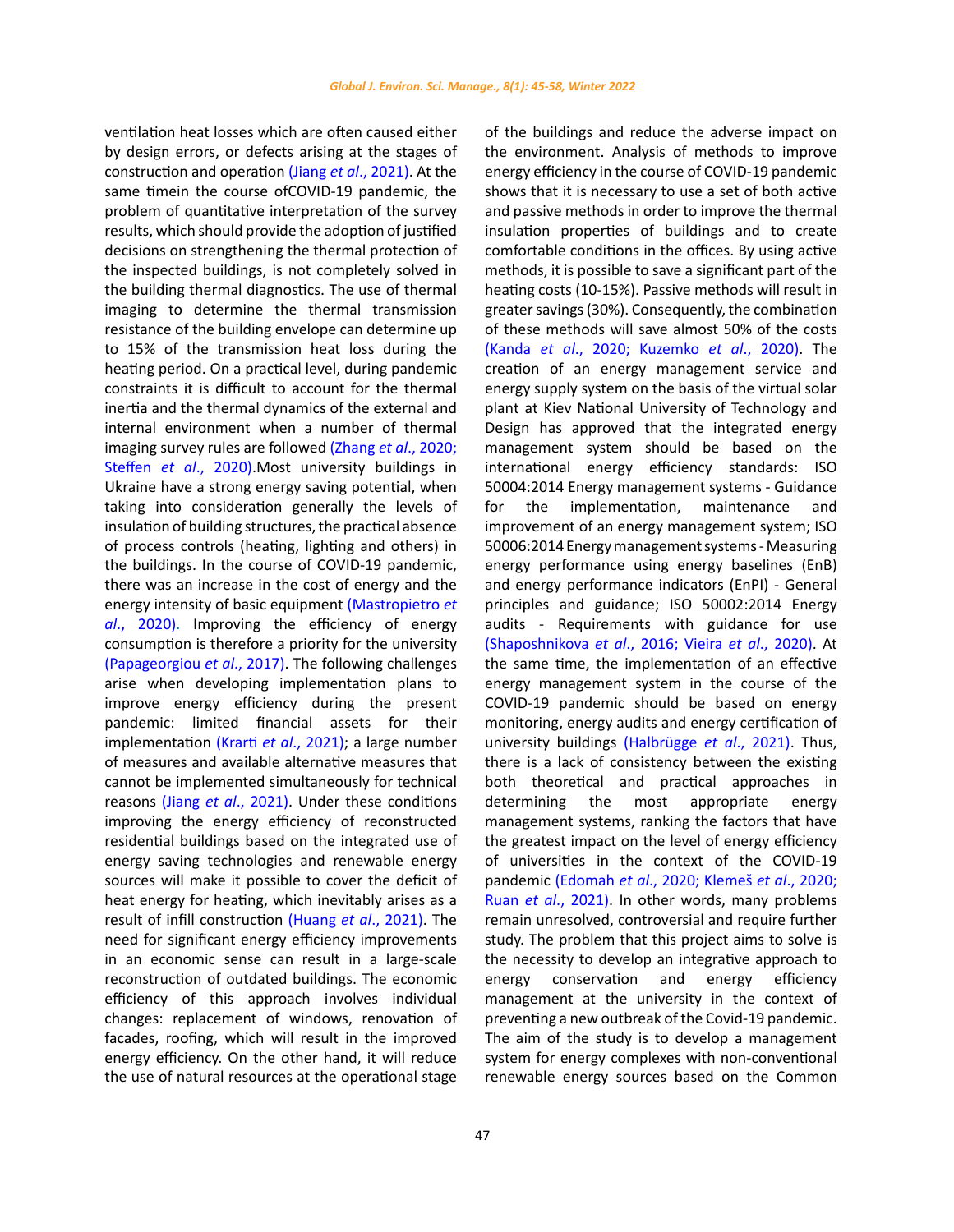connection point (ССР) in the context of preventing a new outbreak of the Covid-19 pandemic. The objectives of the study are; 1) to conduct energy audit, energy certification of university building offices, 2) to construct energy profiles of university building offices, 3) to develop an energy management plan to increase university energy efficiency, 4) to offer a system to monitor the achieved level of energy efficiency. This study has been carried out at Kyiv National University of Technology and Design (KNUTD) as the case study in 2020.

## **MATERIAL AND METHODS**

The hypothesis of the study is that applying an integrative approach to university energy efficiency management in the context of preventing a new outbreak of the Covid-19 pandemic will increase the university's energy savings and its level of energy autonomy from budgetary funding. The algorithm of the study procedure is as follows: 1 stage –to conduct an energy audit of university buildings (offices) to construct an energy profile; 2 stage –to implement energy certification to classify university buildings by energy consumption and energy losses; 3 stage –to develop an energy management action plan to optimize energy saving in higher education institutions in order to prevent a new Covid-19 pandemic outbreak; 4 stage –to monitor the achieved level of energy efficiency. At the first stage, an energy audit was conducted. The energy audit has resulted in the construction of an energy profile according to the critical criteria. The energy profile tool is the Deutsche Gesellschaft für Nachhaltiges Bauen (DGNB) method. According to [\(Shcherbak](#page-12-0) *et al*[., 2019\)](#page-12-0) the advantage of this method is the easy information collection and processing regarding the technical condition, planning and socio-economic aspects of the operation of university buildings in terms of energy efficiency, and the reliability of the results obtained. The second stage involves energy certification of university buildings. From the point of view of ([Kaplun](#page-12-0) *et al.*, 2016) it is more reasonable to carry out energy certification of university building offices on the basis of the results of energy audit by means of a cluster analysis method. The cluster analysis method in this study is used to rate university buildings according to the level of energy consumption, energy losses, and the possibility to use alternative energy sources. At this stage the energy efficiency potentials of university buildings are calculated according to the key energy saving areas. The thermal energy saving potential for the heating period is calculated using Eq.1.

$$
P_{heat} = (P_{cal} - P_{act}) \times \beta_h, \qquad (1)
$$

Where,  $P_{col}$  is the actual heat consumption for heating the building during the heating period, *J*; *Pact* is the heat input during the heating period, *J*; *βh* is the coefficient taking into account extra heat consumption of the heating system related to the heat flow discreteness of the range of heating appliances, *J*.

The heat gain potential during the heating period is calculated using Eq. 2.

$$
P_{act} = (P_{int} + P_s) \times \gamma \times \phi \tag{2}
$$

Where,  $P_{int}$  is the potential for domestic heat gain during the heating period, *J*;  $P_s$  is the potential for heat gain through windows from solar radiation during the heating period, *J*; *γ* is the reduction factor for heat gain due to thermal inertia of the envelope building; *φ* is the efficiency factor for auto regulation of the heating system, *J*.

The heat saving potential due to the envelope building improvement (increasing the thermal resistance of exterior walls, windows, doors, attic floors and floors) is calculated using Eq. 3.

$$
P_{build/env} = 0,0864 \times D_d(K_{t1}A_{e1} - K_{t2}A_{e2}) \times \phi, \quad (3)
$$

Where,  $D_d$  - degree-days of the heating period, °C-day/year.;  $K_{t1}$ ,  $K_{t2}$  - heat transfer coefficients of the building before and after improvement of the building envelope,  $W/(m^2 \cdot {}^{\circ}C)$ ;  $A_{e1} A_{e2} -$  surface areas of external envelope structures, including the upper floor (slab) and floor slab of the lower heated room, before and after improvement of the building envelope, *m2* .

The heat gain decrease potential due to the thermal inertia of the internal building envelope (screens behind radiators) is calculated using Eq. 4.

$$
P_{\text{int}/\text{env}} = \tau \times F \times (K_1 - K_2)
$$
  
 
$$
\times (t_{rad} - t_{\text{out}}) [(t_{ind} - t_{\text{out}}) / (t_{\text{max}} - t_{\text{ind}})]
$$
 (4)

Where, *τ* - duration of the heating period; *F* surface area of heating devices from the side of the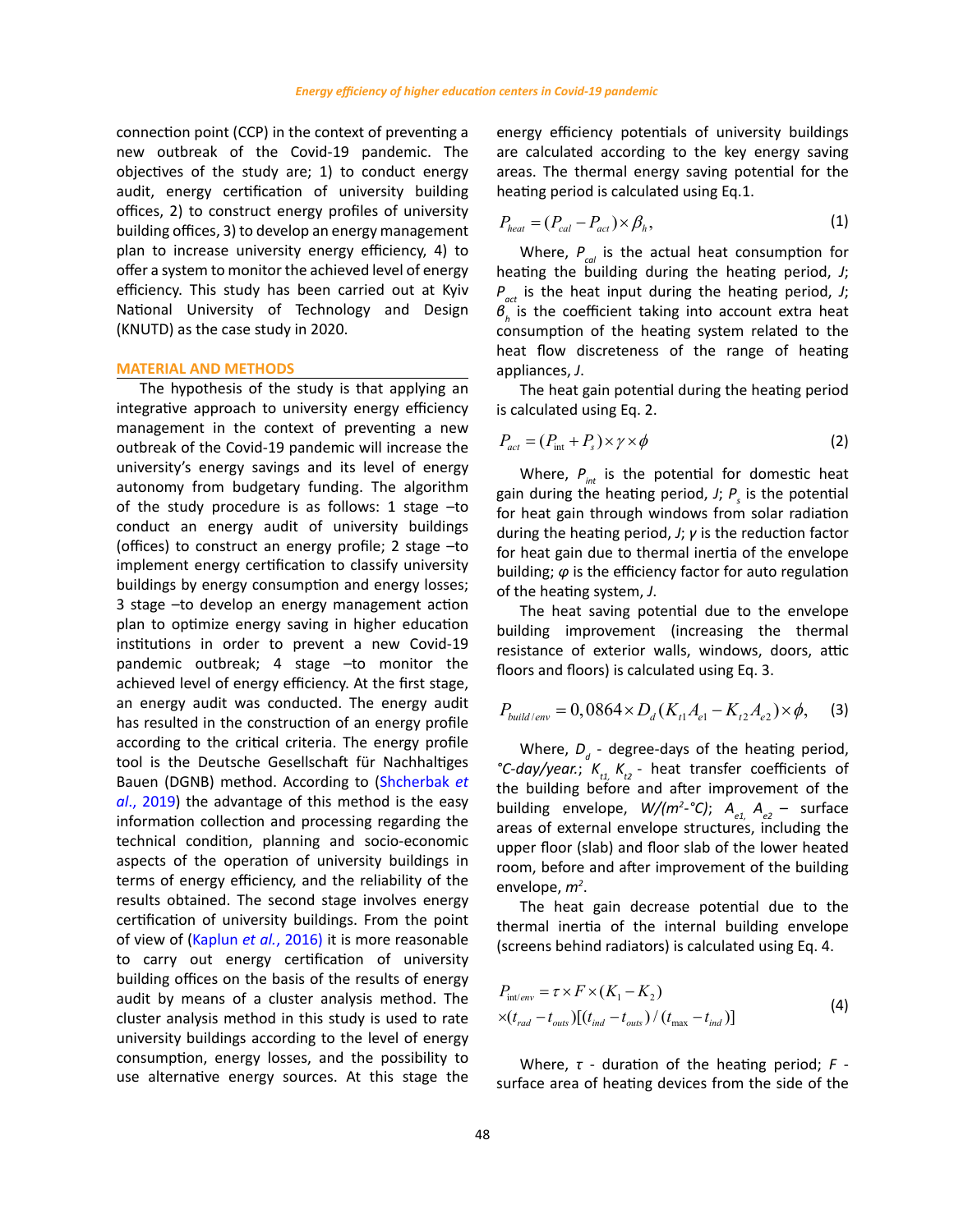building envelope,  $m^2$ ;  $t_{rad}$  - average air temperature between the wall and the heating device,  ${}^0C$ ;  $t_{\text{outers}}$  average outdoor air temperature during the heating period,  ${}^0C$ ;  $t_{ind}$  - indoor reference temperature,  ${}^{0}C$ ;  $t_{max}$  - standard outdoor air temperature of the coldest five-day heating period, *0С*; *K1, K2* - heat transfer coefficients through the building envelopes before and after improvement of internal building envelopes, *W/(m2 -°C)*.

The savings potential of the building heating system due to the use of autoregulation (introduction of individual heating substations, thermostats) is calculated using Eq. 5.

$$
P_{autoreg} = (P_{int} + P_s) \times \gamma \times \beta_h (\phi_2 - \phi_1),
$$
\n(5)

Where,  $\varphi_{1'}$   $\varphi_{2}$  are the efficiency coefficients of auto regulation of heat supply before and after the implementation of the individual heating substation, thermostats in the building heating system.

The potential for energy savings due the use of non-conventional renewable energy sources (installing a solar panel on the building roof of the university) is calculated using Eq. 6.

$$
P_{solar} = \frac{30W}{W_m} P_m,
$$
\n(6)

Where, *W* is the average daily electricity consumption of all university buildings, *kWh*; *Pm* is the capacity of the solar power plant module,  $J$ ;  $W_{m}$  is the amount of energy generated by the solar power plant module using Eq. 7.

$$
W_m = \frac{k P_m E}{1000},\tag{7}
$$

Where, *E* is the insolation value for the heating period, *kWh/m2* ; *k* is a factor taking into account the correction for the power loss of the solar cells when they heat up in the sun, as well as the oblique incidence of the rays on the surface of the modules during the day.

The integral potential of energy efficiency is calculated using Eq. 8.

$$
P_{\text{int}} = \sqrt[6]{P_{heat} \times P_{act} \times P_{build/env} \times P_{\text{int/env1}} \times P_{autoreg} \times P_{solar}},
$$
 (8)

The third stage includes the development of energy management action plan using the fuzzy method (Skiba *et al*[., 2017\).](#page-12-0) This method makes it possible to classify all the offices of the university buildings using ABC analysis. ABC analysis is based on the well-known Pareto principle, which states that 20% of effort yields 80% of the result. The principle of using ABC analysis is as follows. Group "A" includes the offices that give 80% of energy efficiency potential implementation; group "B" offices - 15%; group "C" offices - 5%.A single indicator, the integral energy efficiency potential (Equation 8), was used to apply the ABC analysis. This indicator includes a comprehensive characteristic of the energy efficiency of all offices (buildings) and makes it possible to classify all the offices according to the achieved level of energy efficiency. Energy efficiency improvement plan of university offices is drawn up as follows. There is some set of system object categories (university offices) *C*= {*C<sub>A,</sub> C<sub>B</sub>, C<sub>c</sub>}.* Each category of offices *C<sub>i</sub>* is characterized by a set of attributes (energy efficiency potentials), it corresponds to a subset of objects having the listed attributes  $-0 = \{o_1^i, o_2^i, \ldots, o_N^i\}$ , where *N* is the number of university offices. The state of an object is characterized by a set of values of its attributes (energy efficiency potentials) related to a particular object (room):  $P(o_i^i) = \{ p_1^i, p_2^i, \ldots, p_N^i \}$ . The state of the university's managed energy efficiency system is characterized by a set of attribute values (energy efficiency potentials) of all its objects (offices), using Eq. 9.

$$
\bar{U} = \bigcup_{o'_j \in 0} P(o^i_j) \tag{9}
$$

Probable outcomes for each of the offices include its classification to one of the groups according to the value of the integral energy efficiency potential: A, B, C. For each combination of actions, the probable outcomes of all actions are combined into generating options - lists of outcomes, where each object corresponds to one implementation of an action, using Eq.10.

$$
Vres(\overline{U}) = (o_j^i, p_j^i)
$$
\n(10)

It is followed by a combination of general list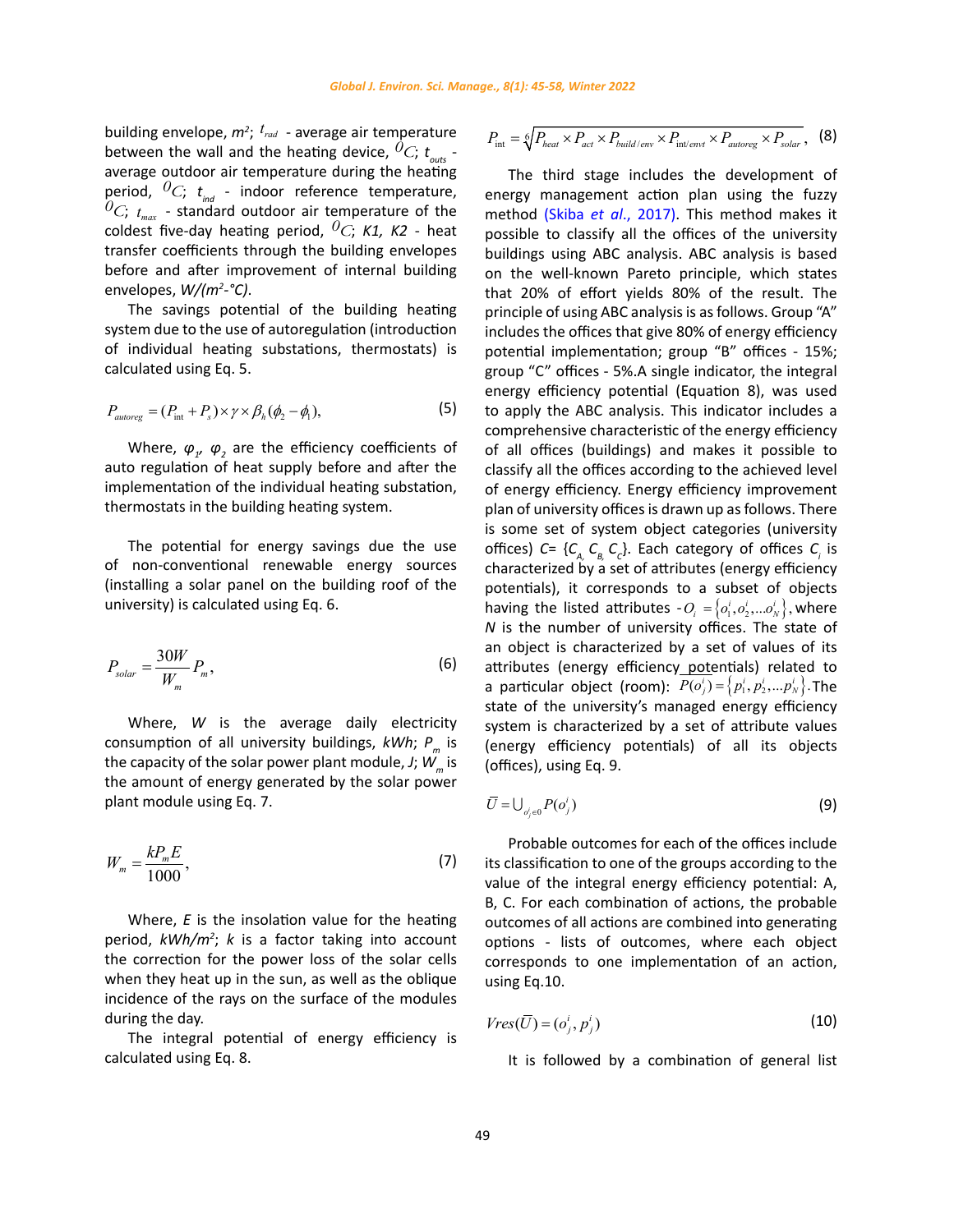<span id="page-5-0"></span>actions into private ones that describe the aggregate managing decisions to classify the offices into one of the three *C<sup>j</sup>* categories, using Eq.11.

$$
Ags(\overline{U}) = Ag(c_j, o_j^i)
$$
\n(11)

The university offices are classified into 3 categories (A, B, C) due to the fact that in case of remote university activity in the context of the Covid-19 pandemic, only category A offices will be used. During the heating season, Category C offices will not be used regardless of the University's activity schedule. Category B offices will be used upon return to normal working conditions. This is shown graphically in Fig. 1.

The implementation of energy management measures makes it possible to optimize energy conservation in higher education institutions in the context of preventing a new outbreak of the Covid-19 pandemic [\(Gryshchenko](#page-12-0) *et al*., 2017). In the fourth stage, the suggested system for monitoring the achieved level of energy efficiency is based on the method of discriminant analysis. The essence of its use is that the strategy of using a certain room is determined by the maximum value of the discriminant function *f i/j*, where *I* is the strategy of using this room determined in the third stage, *j* is the category of energy certification of this room determined in the second stage.

The performance of the suggested energy efficiency measures [\(Ganushchak-Efimenko](#page-12-0) *et al*., [2018\)](#page-12-0) is determined by the Eq. 12.

$$
K_{\text{eff}} = \frac{\cos t_1 - \cos t_2}{\cos t_{\text{equip}}},\tag{12}
$$

Where,  $Cost_1$ ,  $Cost_2$  - costs of electricity and heating before and after the implementation of energy efficiency measures, UAH; Cost<sub>equip</sub> - cost of complete solar power plant equipment, heating unit, thermostats, design and installation works, *UAH*.

The payback period of the project is determined using Eq. 13.

$$
ROI = \frac{\cos t_{equip}}{\cos t_1 - \cos t_2},\tag{13}
$$

## *Data description*

Data collected according to the methodology of the DGNB were used in order to conduct energy audit and construct an energy profile. The empirical data to conduct energy audit and construct an energy profile are presented in [Table 1.](#page-6-0)

The data in [Table 1](#page-6-0) were collected by the employees of Center for Energy Efficiency of Kyiv National University of Technology and Design (KNUTD) for all university offices [\(Table 2\)](#page-6-0).

All the coefficients resulted fromEqs.1 to 11 are reference values. All other components of Eq. 1 - 11 are estimated values derived from the data on actual consumption of heat, electricity, the condition of external and internal coverings of the buildings. Data for calculation of Eqs.12 - 13 have been obtained from the financial statements of the university.



Fig. 1: Converted fragment of a fuzzy hierarchical situation-evidence-based university offices classification network based on the ABC-principle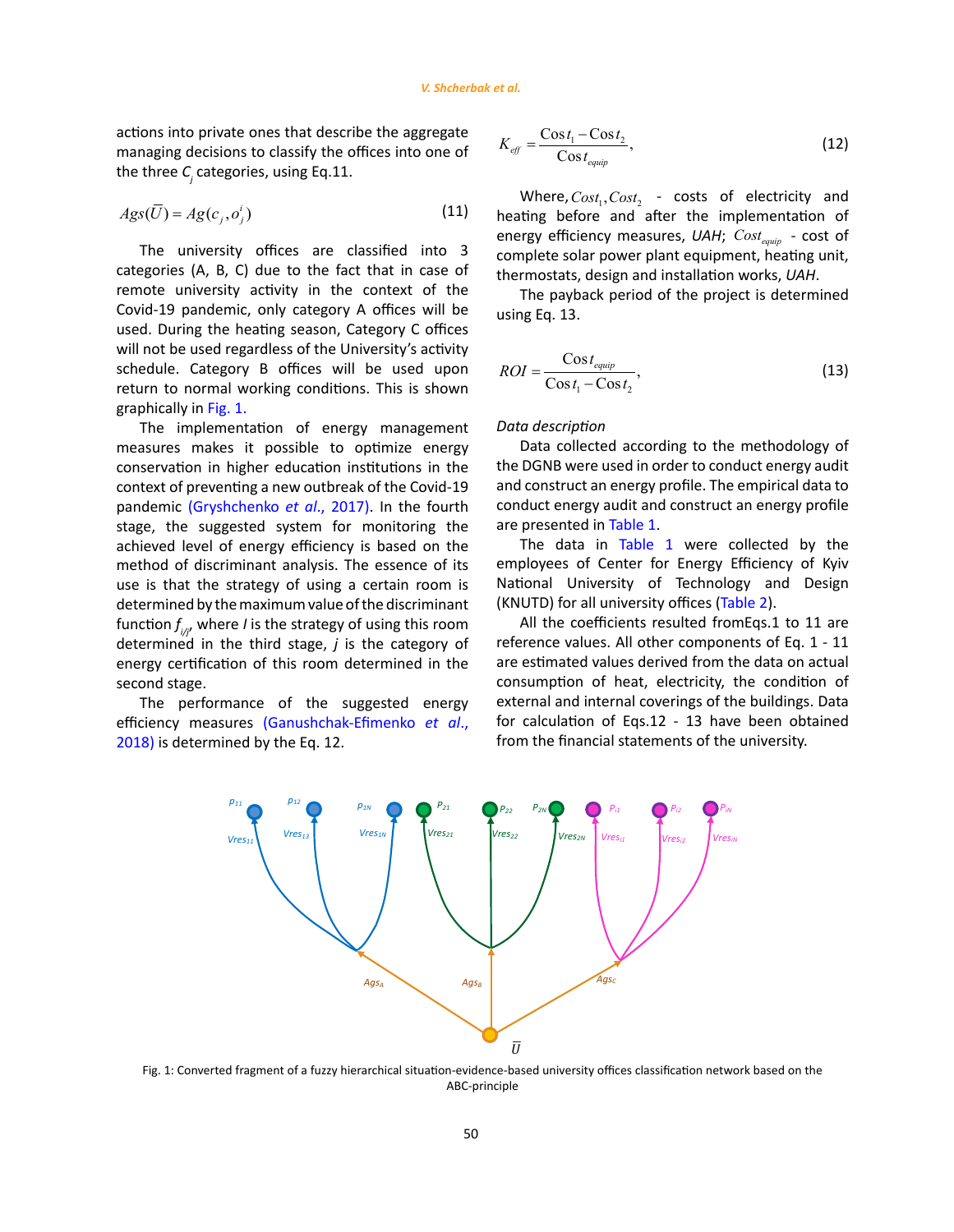## <span id="page-6-0"></span>**RESULTS AND DISCUSSION**

The first stage involved energy audit of 15 KNUTD buildings (Table 2) was conducted according to 14 key energy efficiency indicators. The list of indicators was selected according to the methodology of DGNB and is shown in [Table 1](#page-12-0). As a result of this energy audit an energy profile was constructed in [Fig. 2](#page-7-0).

[Fig. 2](#page-7-0) shows the practical use of the application package, the "Cluster Method - K-means clustering" tab. Using this method, 15 buildings can be classified into separate energy efficiency groups based on 14 indicators.

The second stage included energy certification of offices based on the calculation of integral energy efficiency potentials for all 880 offices in 15 university buildings. The energy certification of university buildings was carried out on the basis of energy efficiency rating of the offices [\(Fig. 3](#page-7-0)).

The results of the energy efficiency potential calculations and their classification are shown on the example of 113 offices of KNUTD Academic Building B4 [\(Fig. 4](#page-7-0)).

[Fig.](#page-7-0) 4 shows the practical use of the application package STATISTICA 10, tab "Cluster method - K-means clustering". In this case, this method was used to classify 113 offices of KNUTD academic building B4 into 3 groups A, B, C according to 6 energy efficiency potentials.

The structure of the category A offices group of KNUTD academic building B4 is shown in [Table 3](#page-8-0).

[Table 3](#page-8-0) shows that 26 from among 113 offices of KNUTD Building B4 (23%) fell within Category A.

The structure of category B offices group of KNUTD academic building B4 is shown in [Table](#page-8-0) 4.

Table 1: System of indicators for conducting energy audits and constructing an energy profile Table 1: System of indicators for conducting energy audits and constructing an energy profile

| Indicators                                               | Identification |
|----------------------------------------------------------|----------------|
| costs for the entire life history of the building        | X <sub>1</sub> |
| use of renewable energy sources for heat and electricity | X <sub>2</sub> |
| indoor climate                                           | $X_3$          |
| use of environmentally friendly materials                | X <sub>4</sub> |
| use of heat energy                                       | X <sub>5</sub> |
| building design principles relating to energy efficiency | X <sub>6</sub> |
| quality control of energy use                            | X <sub>7</sub> |
| roof insulation                                          | X <sub>8</sub> |
| wall insulation                                          | X9             |
| floor insulation                                         | $X_{10}$       |
| heat transfer coefficient of windows                     | $X_{11}$       |
| air permeability of the building                         | $X_{12}$       |
| ventilation                                              | $X_{13}$       |
| heating and cooling                                      | $X_{14}$       |

| Designation    | <b>Building name</b>    | Area    | <b>Building volume</b> | Year built | Rated<br>energy<br>consumption | Specific<br>energy<br>consumption | Average<br>workload<br>(%) |
|----------------|-------------------------|---------|------------------------|------------|--------------------------------|-----------------------------------|----------------------------|
| <b>B1</b>      | Academic Building No. 1 | 32066,8 | 132132,3               | 1970       | 0,025                          | 228,7                             | 28,13                      |
| <b>B2</b>      | Academic Building No. 2 | 5366,9  | 20570,7                | 1965       | 0,023                          | 242,7                             | 38,88                      |
| B <sub>3</sub> | Academic Building No.3  | 5239,9  | 17815,3                | 1968       | 0.029                          | 238,9                             | 29,99                      |
| <b>B4</b>      | Academic Building No.4  | 18029,1 | 78311,8                | 1976       | 0,025                          | 213,7                             | 31,78                      |
| <b>B5</b>      | Academic Building No.5  | 1785,1  | 6243,7                 | 1966       | 0,034                          | 247,5                             | 56,05                      |
| <b>B6</b>      | Academic Building No. 8 | 878,5   | 2749,6                 | 1914       | 0,039                          | 263,8                             | 21,78                      |
| <b>B7</b>      | Build, No.6             | 745,3   | 3320,5                 | 1976       | 0.039                          | 233,1                             | 32,44                      |
| B <sub>8</sub> | Build, No.7             | 559,2   | 3010,2                 | 1960       | 0,039                          | 267,8                             | 41,17                      |
| B <sub>9</sub> | Dormitory No. 2         | 4981,14 | 14098,1                | 1970       | 0,032                          | 245,3                             | 68,6                       |
| <b>B10</b>     | Dormitory No. 3         | 4884.6  | 13879,8                | 1962       | 0,032                          | 231,9                             | 44,8                       |
| <b>B11</b>     | Dormitory No. 4         | 6225,4  | 20763,4                | 1996       | 0,024                          | 153,5                             | 87,0                       |
| <b>B12</b>     | Dormitory No. 5         | 4920,2  | 13926,5                | 1975       | 0,032                          | 200,1                             | 67,3                       |
| <b>B13</b>     | Dormitory No. 6         | 4862,1  | 14325,7                | 1977       | 0,032                          | 197,8                             | 55,8                       |
| <b>B14</b>     | Dormitory No. 7         | 10514,1 | 44286.9                | 1984       | 0,026                          | 178,3                             | 59,7                       |
| <b>B15</b>     | Dormitory No. 8         | 5524,3  | 15873,8                | 1996       | 0,030                          | 219,8                             | 41,9                       |

Table 2: The main buildings of the KNUTD and their technical specifications Table 2: The main buildings of the KNUTD and their technical specifications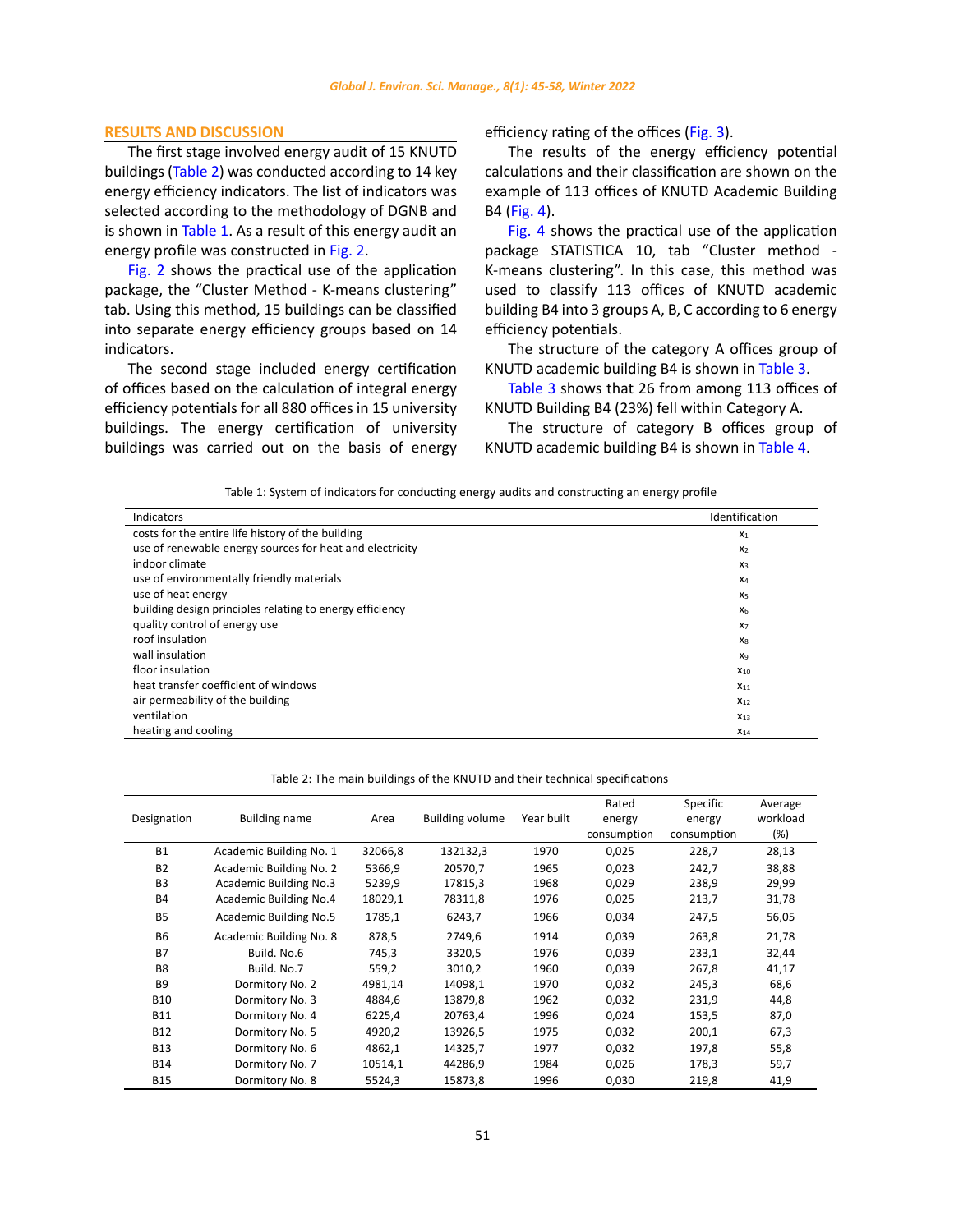<span id="page-7-0"></span>*Energy efficiency of higher education centers in Covid-19 pandemic*



Fig. 2: Energy profiles of 15 KNUTD buildings; graph of average values for 14 indicators (STATISTICA 10 listing)



Fig. 3: Energy efficiency levels of buildings according tothe estimated annual specific energy consumption



Fig. 4: Energy Efficiency Potential Rating of 113 offices of KNUTD Academic Building B4 (STATISTICA 10 listing)

[Table 4](#page-8-0) shows that 40 from among 113officesof KNUTD academic building B4 (35%) fell within category B. The structure of category C offices group of KNUTD academic building B4 is shown in [Table](#page-8-0) 5.

[Table 5](#page-8-0) shows that 47 from among 113 offices of KNUTD academic building B4 (42%) fell within category C. The results of energy certification of 113 offices of KNUTD building B4 according to categories A, B, C are shown in [Table 6.](#page-9-0)

The third stage involved the development of energy management action plan using the fuzzy sets method. The nodes in the upper layer of the network are evaluated [\(Fig. 1\)](#page-5-0) by means of an evaluation model of the managed system state. Managing decisions are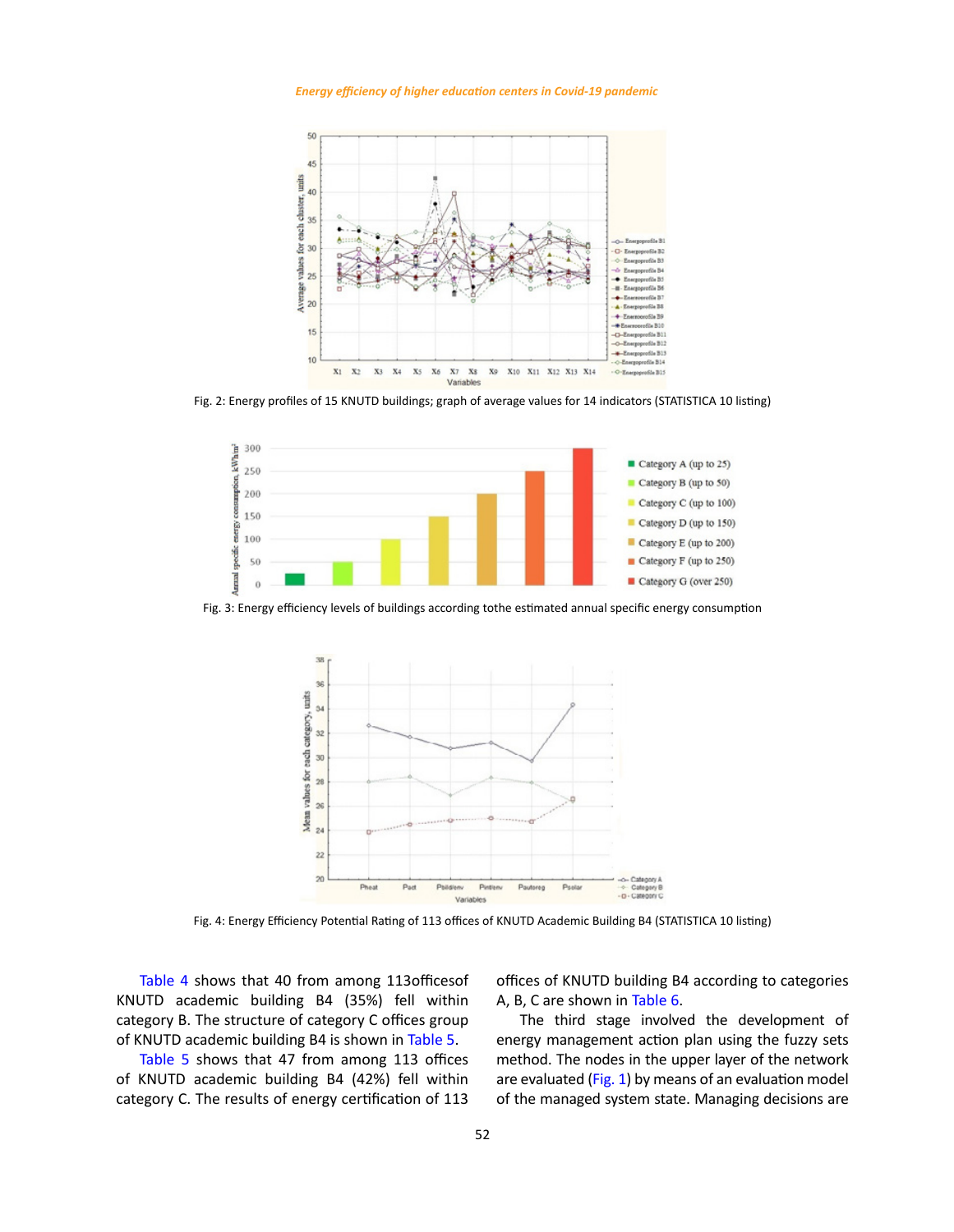<span id="page-8-0"></span>evaluated through the evaluations of the nodes to which they lead, convolved according to the chosen decision evaluation strategy. The possible strategies are as follows. Pessimistic strategy: the decision is evaluated by the worst-case estimate of the nodes to which it leads. Optimistic strategy: the decision is evaluated by the best estimate of the nodes to which it leads. Risk reduction strategy: the decision is evaluated by the sum of the fuzzy transition probabilities of the resulting nodes with an estimate below the threshold. Strategy to increase the winning probability: the decision is evaluated by the sum of the fuzzy transition probabilities to the resulting nodes with an estimate above the threshold. A weighted strategy that averages the outcome estimates according to their probabilities (analogous to the mathematical expectation). The maximum estimates of the managing decisions coming from every node are arguments for estimating the lower level transitions. Once the estimates of the transitions originating from the root node have been determined, an inference sub-tree is constructed, where the group transition with the maximum estimate is selected for every node. The arbitrary output subgraph is evaluated by the deviation of the estimates of the selected transitions from the maximum estimates ([Fig. 5](#page-9-0)).

The energy management plan to improve the energy efficiency of the university is presented in [Table 7](#page-10-0).

According to the weighted strategy, outcome estimates have been averaged based on the probability of their occurrence. It means that in a

Table 3: The structure of Category A offices group B4 of the KNUTD academic building (STATISTICA 10 listing) Table 3: The structure of Category A offices group B4 of the KNUTD academic building (STATISTICA 10 listing)

| Members of cluster number 1 (Data ABC) and distances from respective cluster center. Cluster contains 26 cases |      |           |       |       |       |       |                                                         |       |       |       |           |       |       |
|----------------------------------------------------------------------------------------------------------------|------|-----------|-------|-------|-------|-------|---------------------------------------------------------|-------|-------|-------|-----------|-------|-------|
| Case<br>No.                                                                                                    |      | $C_4$     |       |       |       |       | C 8 C 13 C 15 C 17 C 21 C 22 C 23                       |       |       | C 27  | C 36 C 38 |       | C 40  |
| Distance                                                                                                       | 2.62 | 3,51      | 3,82  | 2,30  | 1,54  | 5,79  | 3,15                                                    | 3,54  | 1,83  | 2.54  | 1,60      | 2.12  | 5.35  |
| Case<br>No.                                                                                                    |      | C 45 C 47 |       |       |       |       | C 49 C 51 C 53 C 55 C 57 C 58 C 59 C 74 C 95 C 99 C 103 |       |       |       |           |       |       |
| Distance                                                                                                       | 1.91 | 2.217     | 3.536 | 3.047 | 2.404 | 3.763 | 3,303                                                   | 3,130 | 5.461 | 3.313 | 3.682     | 9.445 | 5.307 |

Table 4: The structure of category B group offices of KNUTD academic building B4 (STATISTICA 10 listing) Table 4: The structure of category B group offices of KNUTD academic building B4 (STATISTICA 10 listing)

|                 |                 |                 |                  | Members of cluster number 2 (Data ABC) and distances from respective cluster center. Cluster contains 40 cases |                 |                  |                  |                  |                  |                  |
|-----------------|-----------------|-----------------|------------------|----------------------------------------------------------------------------------------------------------------|-----------------|------------------|------------------|------------------|------------------|------------------|
| Case No.        | C 5             | C 6             | C 7              | C 9                                                                                                            | C <sub>11</sub> | C <sub>12</sub>  | C <sub>20</sub>  | C <sub>28</sub>  | C <sub>29</sub>  | C <sub>30</sub>  |
| <b>Distance</b> | 2.187           | 2,3160          | 2,5555           | 2,3113                                                                                                         | 2,0193          | 3,0281           | 3,5198           | 1,5902           | 1,6714           | 2,3149           |
| Case No.        | C <sub>32</sub> | C <sub>34</sub> | C <sub>35</sub>  | C <sub>37</sub>                                                                                                | C <sub>43</sub> | C 44             | C 46             | C <sub>48</sub>  | C <sub>50</sub>  | C <sub>52</sub>  |
| <b>Distance</b> | 1,520           | 1.9872          | 2,8181           | 2.3457                                                                                                         | 4.1016          | 5,1931           | 4.5922           | 2,7539           | 1.2416           | 4,0800           |
| Case No.        | C <sub>54</sub> | C <sub>56</sub> | C <sub>61</sub>  | C <sub>65</sub>                                                                                                | C 66            | C <sub>67</sub>  | $C$ 79           | C <sub>81</sub>  | C <sub>82</sub>  | $C_84$           |
| <b>Distance</b> | 2.893           | 3.4271          | 4.5223           | 2,7658                                                                                                         | 2.0742          | 6.5260           | 1.4172           | 3.4108           | 3,1505           | 3,3346           |
| Case No.        | C <sub>92</sub> | C <sub>96</sub> | C <sub>101</sub> | C <sub>102</sub>                                                                                               | $C$ 104         | C <sub>105</sub> | C <sub>107</sub> | C <sub>111</sub> | C <sub>112</sub> | C <sub>113</sub> |
| <b>Distance</b> | 3.245           | 1.2659          | 3.6594           | 3.1049                                                                                                         | 2.7800          | 2.7238           | 3.4511           | 1.9286           | 2.0129           | 3,0617           |

Table 5: The structure of Category C offices group B4 of the KNUTD academic building (STATISTICA 10 listing) Table 5: The structure of Category C offices group B4 of the KNUTD academic building (STATISTICA 10 listing)

|                 |                 |                 |                  |                  | Members of cluster number 3 (Data ABC) and distances from respective cluster center. Cluster contains 47 cases |                  |                  |                 |                 |                 |
|-----------------|-----------------|-----------------|------------------|------------------|----------------------------------------------------------------------------------------------------------------|------------------|------------------|-----------------|-----------------|-----------------|
| Case No.        | C <sub>2</sub>  | CЗ              | C <sub>10</sub>  | C <sub>14</sub>  | C <sub>16</sub>                                                                                                | C <sub>18</sub>  | C <sub>19</sub>  | C <sub>24</sub> | C <sub>25</sub> | C <sub>26</sub> |
| <b>Distance</b> | 1,9616          | 1,6096          | 1,5591           | 2,40379          | 1,47362                                                                                                        | 2,2345           | 2,7229           | 2,8112          | 1,6891          | 2,4268          |
| Case No.        | C <sub>31</sub> | C <sub>33</sub> | C <sub>39</sub>  | C <sub>41</sub>  | C <sub>42</sub>                                                                                                | C <sub>60</sub>  | C <sub>62</sub>  | C <sub>63</sub> | C <sub>64</sub> | C <sub>68</sub> |
| <b>Distance</b> | 1,3078          | 2,5628          | 1,1275           | 1,13783          | 2.08440                                                                                                        | 1.7166           | 3,4863           | 6,5185          | 3,6726          | 3,7203          |
| Case No.        | C <sub>69</sub> | C <sub>70</sub> | C <sub>71</sub>  | C <sub>72</sub>  | C <sub>73</sub>                                                                                                | C 75             | C <sub>76</sub>  | C 77            | C <sub>78</sub> | C <sub>80</sub> |
| <b>Distance</b> | 3,6603          | 1,5009          | 3,6647           | 3.74253          | 3,52055                                                                                                        | 3.7136           | 3,2354           | 3,3711          | 1,8664          | 5,0750          |
| Case No.        | C <sub>83</sub> | C <sub>85</sub> | C86              | C <sub>87</sub>  | C88                                                                                                            | C <sub>89</sub>  | C <sub>90</sub>  | C <sub>91</sub> | C <sub>93</sub> | C <sub>94</sub> |
| <b>Distance</b> | 2,8804          | 0,7783          | 3,0476           | 3,17184          | 3,30961                                                                                                        | 3,5671           | 2.9974           | 3,3115          | 3,5823          | 2,9531          |
| Case No.        | C 97            | C <sub>98</sub> | C <sub>100</sub> | C <sub>106</sub> | C <sub>108</sub>                                                                                               | C <sub>109</sub> | C <sub>110</sub> |                 |                 |                 |
| <b>Distance</b> | 1.7752          | 3.0426          | 2.4980           | 2.305041         | 3.251413                                                                                                       | 3.2113           | 2.4021           |                 |                 |                 |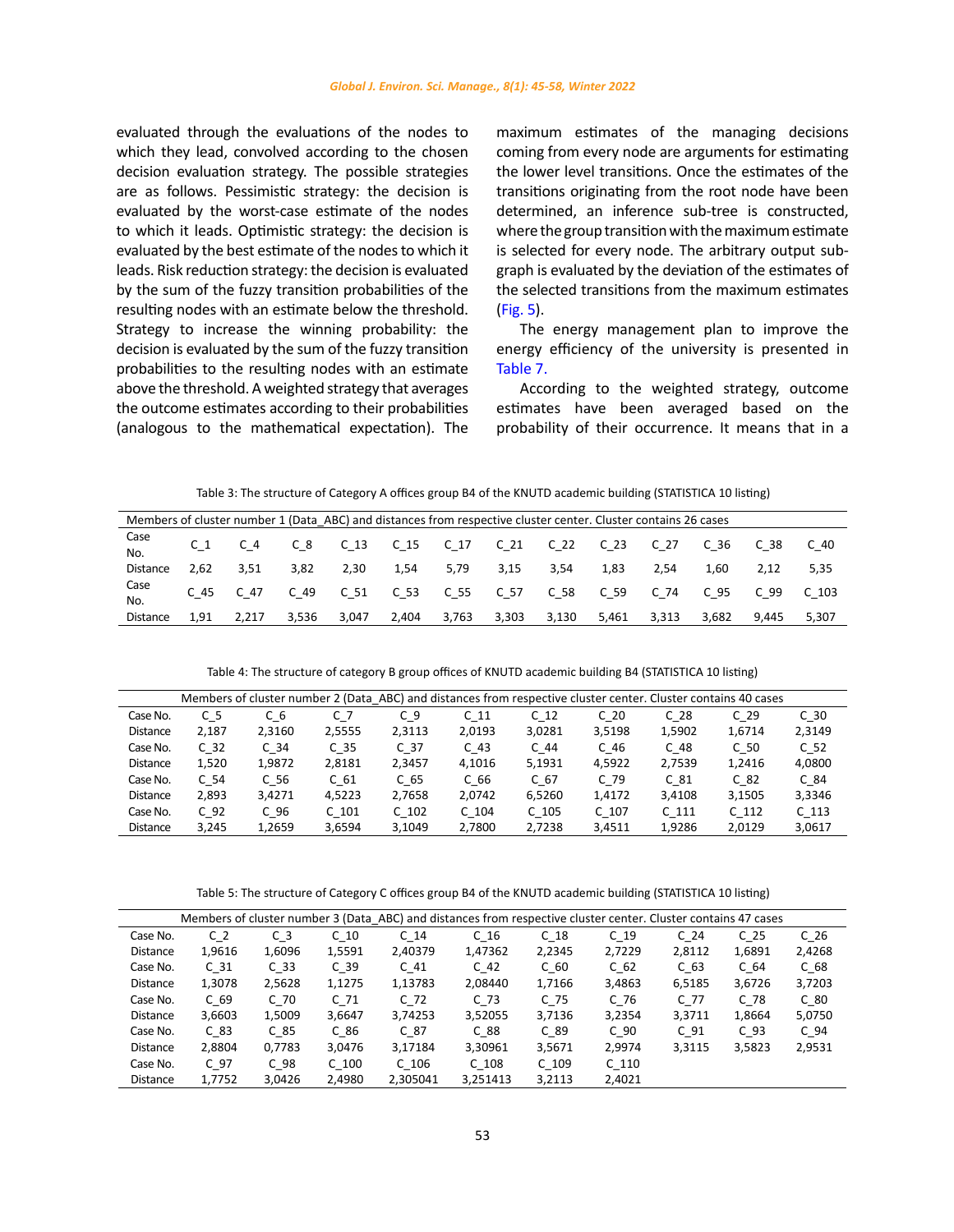#### *V. Shcherbak et al.*

<span id="page-9-0"></span>

| <b>B4 KNUTD offices codes</b>                                                                                                                                                                                                                                                                                  | Category /        | Integral energy efficiency potential value /                                                                      |
|----------------------------------------------------------------------------------------------------------------------------------------------------------------------------------------------------------------------------------------------------------------------------------------------------------------|-------------------|-------------------------------------------------------------------------------------------------------------------|
|                                                                                                                                                                                                                                                                                                                | number of offices | Annual specific energy consumption level                                                                          |
| C $1; C$ 4;<br>C 8;C 13;C 15;C 17;C 21;C 22;C 23;C 27;C 36;C 38;C 4<br>0; C 45; C 47; C 49; C 51; C 53; C 55; C 57; C 58; C 59;<br>C 74; C 95; C 99; C 103                                                                                                                                                     | A $/26$           | High level of integral energy efficiency potential<br>/ Low level of annual specific energy<br>consumption        |
| C 5; C 6; C 7; C 9; C 11; C 12; C 20; C 28; C 29; C 30;<br>C 32; C 34; C 35; C 37; C 43; C 44; C 46; C 48; C 50;<br>C 52; C 54; C 56; C 61; C 65; C 66; C 67; C 79; C 81;<br>C 82; C 84; C 92; C 96; C 101; C 102; C 104; C 105;<br>C 107; C 111; C 112; C 113                                                 | B/40              | Average level of integral energy efficiency<br>potential / Average level of annual specific<br>energy consumption |
| C 2; C 3; C 10; C 14; C 16; C 18; C 19; C 24; C 25; C 26;<br>C 31; C 33; C 39; C 41; C 42; C 60; C 62; C 63; C 64;<br>C 68; C 69; C 70; C 71; C 72; C 73; C 75; C 76; C 77;<br>C 78; C 80; C 83; C 85; C 86; C 87; C 88; C 89; C 90;<br>C 91; C 93; C 94; C 97; C 98; C 100; C 106; C 108;<br>$C$ 109; $C$ 110 | C/47              | Low level of integral energy efficiency potential<br>/ High level of annual specific energy<br>consumption        |
|                                                                                                                                                                                                                                                                                                                |                   |                                                                                                                   |

Table 6: Energy certification of 113 offices of KNUTD building B4 according to categories A, B, C (STATISTICA 10 listing)



Fig. 5: Fuzzy hierarchical situation-evidence network and the ABC-principle output sub-graph of university offices classification

pessimistic scenario (continuation of the Covid-19 pandemic) classes will be given online. In this case only the Category A offices will be used: administrative, technical, service offices; laboratories with unique equipment with 24-hour service. In an optimistic scenario (completion of Covid-19 pandemic) category A and B offices will be used under the conditions of returning to normal working conditions. Category C offices with low integral energy efficiency potential will not be used during the heating season. The system for monitoring the achieved level of energy efficiency was presented in the fourth stage ([Table](#page-10-0)  8) and the impact of the suggested energy efficiency measures was assessed.

The use of the suggested energy efficiency

monitoring system has shown that the probability of using the optimistic strategy for Category A offices makes 100%, for B offices- 50% and for C offices- 13%.

The cost-effectiveness of the measures (installation of solar plant equipment, heating substation, thermostats, floor insulation) will be  $K_{\text{eff}} = (3317257)$  $-$  2030212)/ 8580300 = 0,15, where 3317257 UAH costs of electricity and heating before implementation of energy-efficiency measures; 2030212 UAH - cost of electricity and heating after implementation of energy-efficiency measures; 8580300 UAH - cost of complete solar plant equipment, heating substation, thermostats, design and installation works. Payback period of the project is as follows: ROI = 8580300 / (3317257 - 2030212) = 6.67 years. Calculations showed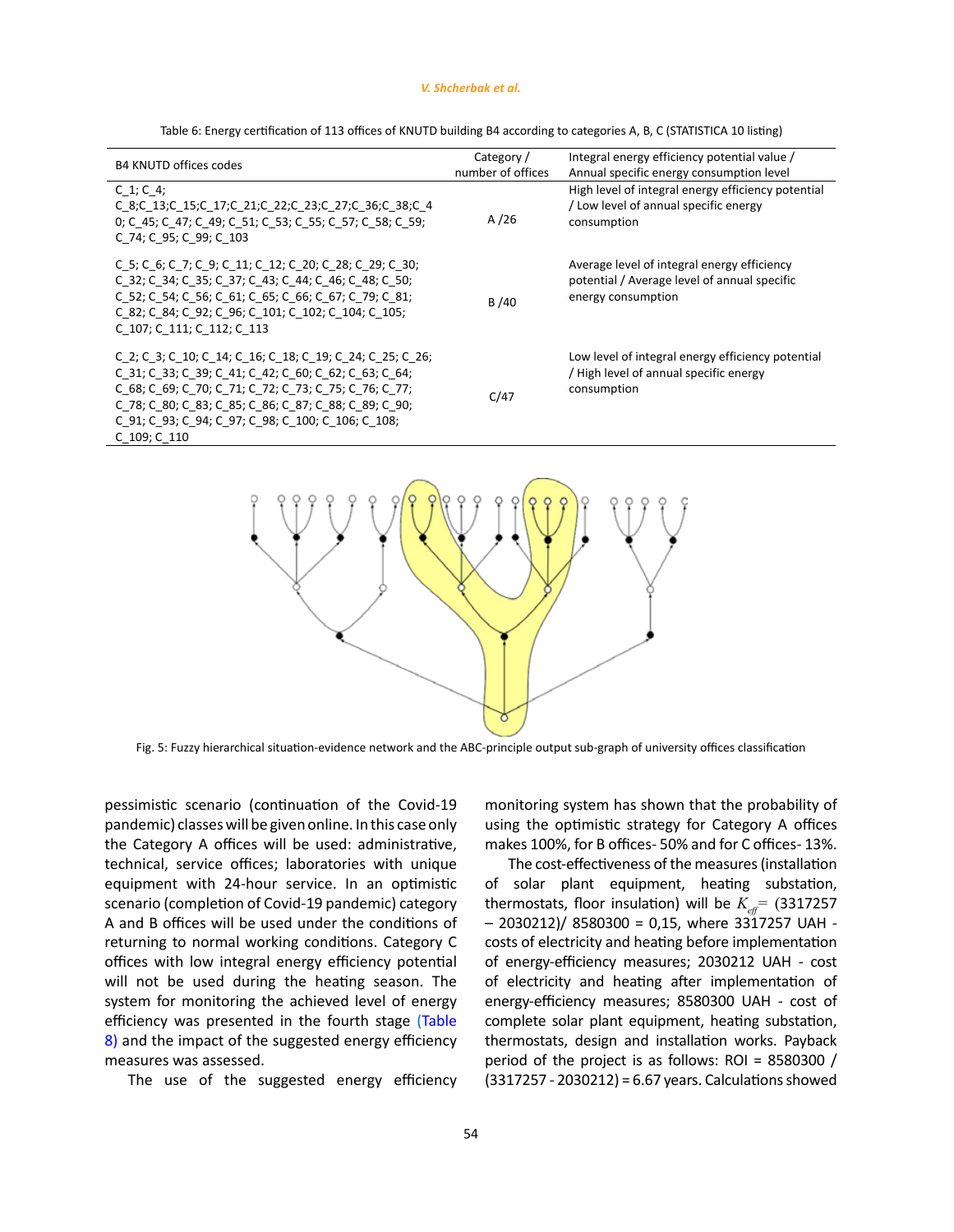<span id="page-10-0"></span>that the cost-effectiveness of the measures (installation of solar plant equipment, heating substation, thermostats, insulation of floors) will be 15%. The payback period for the purchase and installation of non-conventional renewable energy equipment will make 6 years and 8 months. As a discussion, it should be noted that as opposed to (Xing *et al.,* [2019\)](#page-12-0), who suggested using a multi-criteria optimization model for distributed energy systems in the context ofCOVID-19 pandemic, our study suggests using anССР. The use of ССРin university energy management makes it possible to conduct the interactive monitoring of the energy efficiency of individual room groups (A, B, C) and adopt timely decisions on their utilization strategy. The authors (Zhong*et al.*[, 2020; Chen](#page-12-0) *et al.*, [2020; Sovacool](#page-12-0)*et al.*, 2020; Navon*et al.*, 2021; Soava*et al.,* 2021; Kanda *et al.,* [2020; Kuzemko](#page-12-0) *et al.,* 2021; Kanda *et al.*, 2020; Khan *et al.,* [2021; Edomah](#page-12-0) *et al.,* [2020; Zhang](#page-12-0) *et al,* 2020) believe that either active or passive management techniques should be used to reduce heat loss and energy savings under COVID-19 pandemic conditions. In contrast to these authors' views, we have suggested a synergistic sequential integration of energy audits, energy certification, energy management and monitoring of achieved energy efficiency under theCOVID-19 pandemic. Moreover, according to [\(Huang](#page-12-0) *et al.,* 2021) energysaving technologies and renewable energy sources, including solar panels, should be used either during construction or in the course of building renovation. Our approach of using non-conventional renewable energy sources in the context of preventing a new outbreak of the Covid-19 pandemic would significantly improve the energy efficiency of the university.

Table 7: Energy management action plan to improve the energy efficiency of the university Table 7: Energy management action plan to improve the energy efficiency of the university

| Category of             | Integral energy efficiency potential value /                                                                      |                                                                                                          | Energy management strategy                                                                                 |                                                                                                                    |
|-------------------------|-------------------------------------------------------------------------------------------------------------------|----------------------------------------------------------------------------------------------------------|------------------------------------------------------------------------------------------------------------|--------------------------------------------------------------------------------------------------------------------|
| <b>KNUTD</b><br>offices | Annual specific energy consumption level                                                                          | Pessimistic                                                                                              | Optimistic                                                                                                 | Weighted<br>(probabilistic)                                                                                        |
| A                       | High level of integral energy efficiency<br>potential / Low level of annual specific<br>energy consumption        |                                                                                                          | 100% use of administrative, technical, office space; laboratories with<br>unique 24-hour service equipment |                                                                                                                    |
| B                       | Average level of integral energy efficiency<br>potential / Average level of annual specific<br>energy consumption | It is possible to use<br>category B offices under<br>the condition<br>that: $P_{solar} \geq P_{autorea}$ | 100% utilization of<br>category B offices                                                                  | It is possible to<br>use category B<br>offices under the<br>condition that:<br>$P_{\text{solar}} = P_{\text{act}}$ |
| C                       | Low level of integral energy efficiency<br>potential / High level of annual specific<br>energy consumption        | Category C offices will<br>not be used                                                                   | Category C offices can<br>be used provided<br>that: $P_{\text{solar}} \geq$<br>$P_{autoreg}$               | Category C<br>offices can be<br>used provided<br>that: $P_{\text{solar}} =$<br>$P_{act}$                           |

| Table 8: A system for monitoring the level of energy efficiency achieved |  |  |
|--------------------------------------------------------------------------|--|--|
|                                                                          |  |  |

|                             |                                                                                                                                                                                                                         | Category of KNUTD offices                                                                                                                                                     |                                                                                                                                                                                                                     |
|-----------------------------|-------------------------------------------------------------------------------------------------------------------------------------------------------------------------------------------------------------------------|-------------------------------------------------------------------------------------------------------------------------------------------------------------------------------|---------------------------------------------------------------------------------------------------------------------------------------------------------------------------------------------------------------------|
| Strategy                    | А                                                                                                                                                                                                                       | В                                                                                                                                                                             |                                                                                                                                                                                                                     |
| Pessimistic                 | $f_{P/A}$ = -32,7+ 0,11x <sub>1</sub> + 0,43x <sub>2</sub> + 2,63 x <sub>3</sub><br>$-59,54x_4 - 3,17x_5 + x_6 + 0,03x_7 + 0,02x_8$<br>$+0.15x_9 - 0.13x_{10} - 0.03x_{11} + 0.52x_{12} +$<br>$0,13x_{13} + 0,04x_{14}$ | $f_{p/B} = -17,6+0,03x_1+x_2+0,96x_3-$<br>$0.3x_4+0.29x_5+0.03x_6+x_7+0.96x_8-$<br>$0.3x_9+0.29x_{10}-0.09x_{11}-0.09x_{12}$<br>$+0.13x_{13} - 0.18x_{14}$                    | $f_{p/C}$ = -12,8+ 0,02x <sub>1</sub> +0,06x <sub>2</sub> +0,7x <sub>3</sub> -<br>$0.03x_4+0.03x_5+0.02x_6+0.06x_7+0.7x_8$ -<br>$0.03x_9+0.03x_{10}-0.19x_{11}++0.53x_{12}$ -<br>$0.17x_{13} - 0.1x_{14}$           |
| Optimistic                  | $f_{O/A} = -19.1 + 0.8x_1 + 0.32x_2 - 0.28x_3 -$<br>$0,18x_4+0,13x_5+0,8x_6+0,32x_7-0,28x_8-$<br>$0.18x_9+0.13x_{10}+0.01x_{11}-0.44x_{12}+$<br>$0.72x_{13} - 0.01x_{14}$                                               | $f_{O/B} = 37,1-0,28x_1+0,29x_2+x_3+0,04x_4-$<br>$0.01x_5 - 0.28x_6 + 0.29x_7 + x_8 + 0.04x_9 -$<br>$0.01x_{10} - 0.05x_{11} + 0.4x_{12} + 0.05x_{13} + x_{14}$               | $f_{O/C}$ = -21,2+ -0,28x <sub>1</sub> +0,29x <sub>2</sub> +x <sub>3</sub> +<br>$0.04x_4 - 0.01x_5 + 0.22x_6 + 0.96x_7 + 0.33x_8$<br>$-0.33x_9 + 0.33x_{10} - 0.1x_{11} + 0.19x_{12} -$<br>$0.5x_{13} + 0.13x_{14}$ |
| Weighted<br>(probabilistic) | $f_{W/A} = -17.5 + 0.32x_1 + 0.3x_2 + 0.4x_3$<br>$0.53x_4+0.43x_5-0.28x_6+0.29x_7+x_8+$<br>$0.04x_9 - 0.01x_{10} - 0.05x_{11} + 0.22x_{12} + x_{13}$<br>$+0.4x_{14}$                                                    | $f_{W/B} = -16.5 + 0.22x_1 + 0.33x_2 + 2.63x_3$<br>$-59,54x_4-3,17x_5+0,3x_6+0,29x_7+x_8$<br>$+0.04x_9 + 0.24x_{10} - 0.29x_{11} - 0.23x_{12} +$<br>$0.23x_{13} - 0.11x_{14}$ | $f_{W/C}$ = -32,7+ 0,11x <sub>1</sub> + 0,43x <sub>2</sub> + 2,63x <sub>3</sub><br>$-59,54x_4-3,17x_5+0,32x_6+0,3x_7+$<br>$0.4x_8 - 0.53x_9 + 0.43x_{10} - 0.17x_{11} +$<br>$0.15x_{12} - 0.03x_{13} - 0.1x_{14}$   |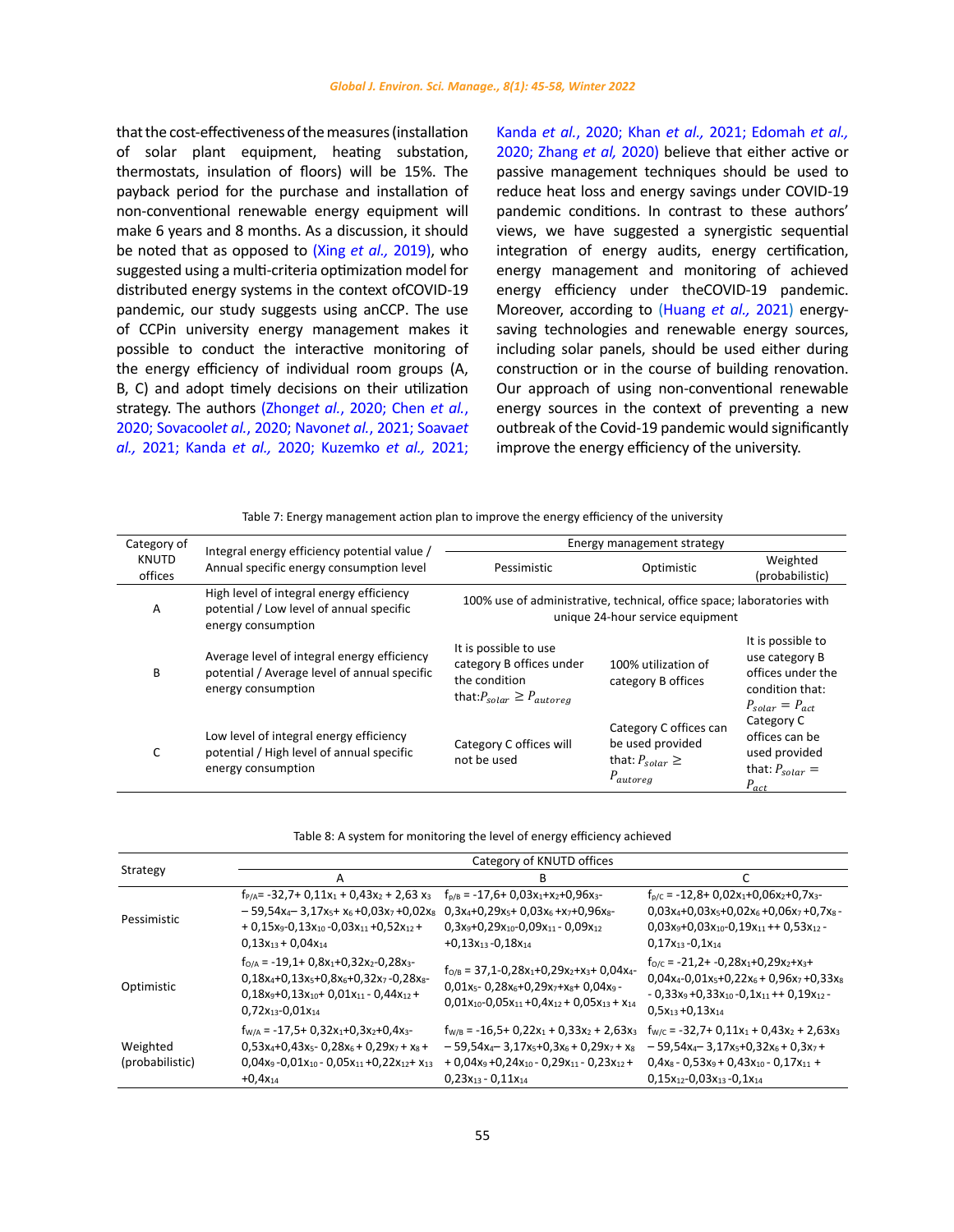## **CONCLUSION**

The article suggests a new scientific and practical integrative approach to create university energyinnovative ССР of knowledge management of energy complexes with non-conventional renewable energy sources in the context of preventing a new outbreak of Covid-19 pandemic on the example of KNUTD. The novelty of the developed scientific and practical integrative approach consists in synergetic sequential integration of energy audit, energy certification, energy management, monitoring of the achieved level of energy efficiency. The proposed approach will address the university's energy conservation and efficiency in the context of preventing a new outbreak of the Covad-19 pandemic. Energy audit performance on critical DGNB indicators made it possible to construct energy profiles of 15 university buildings. The energy certification of 880 university offices was conducted by cluster analysis on 6 energy efficiency potentials: potential of heat energy saving during the heating period, potential of heat gain during the heating period, potential of heat energy saving due to improvement of building envelope, potential of heat gain reduction due to the thermal inertia of internal building envelope, potential of heating system saving due to use of automatic control of building's heating system, potential for saving electricity through the use of non-conventional renewable energy sources. The energy management action plan, using the fuzzy sets method, was based on the rating of university buildings using ABC analysis. For this purpose, group "A" offices were classified as those that give 80% of the implementation of the integral energy efficiency potential; group "B" offices - 15%; group "C" offices - 5%. The results of the weighted strategy shows that in a pessimistic scenario (continuation of the Covid-19 pandemic), classes will be given online, only offices of category A (administrative, technical, service offices; laboratories with unique equipment with 24-hour maintenance) will be used - 23% of the total offices. In case of an optimistic scenario (end of the Covid-19 pandemic), under the condition of returning to a normal work rhythm, 58% of offices with category A and B will be used. Monitoring of the weighted energy efficiency strategy performance has shown that the cost-effectiveness of the measures (installation of solar plant equipment, heating substation, thermostats, floor insulation) will make 15%. The payback period for the purchase and installation of non-conventional renewable energy equipment will make 6.7 years. Thus, the implementation of the suggested plan of measures

for energy saving and energy efficiency will make it possible for the university to use reasonably the ССР of knowledge management of energy complexes with nonconventional renewable energy sources in the context of preventing a new outbreak of pandemic Covid-19. The prospect of further research is the economic and technical feasibility to implement the plan regarding gradual conversion of all university buildings to autonomous use of non-conventional renewable energy sources using ССР.

## **AUTHOR CONTRIBUTIONS**

V. Shcherbak substantiated the research methodology, validation, conceptualization, I. Gryshchenko supervised the project administration, L. Ganushchak-Yefimenko collected and analyzed literature, wrote the initial draft; О. Nifatova did the research, observation, visualisation; V. Bobrovnik did the reviewing and editing; M. Verhun did the software, the validation, the formal analysis.

## **ACKNOWLEDGEMENT**

The authors would like to thank the management of the Kyiv National University of Technology and Design and the staff of the Center for Energy Efficiency of Kyiv National University of Technology and Design for their assistance in organizing and carrying out the fieldwork.

### **CONFLICT OF INTEREST**

The author declares that there is no conflict of interests regarding the publication of this manuscript. In addition, the ethical issues, including plagiarism, informed consent, misconduct, data fabrication and/or falsification, double publication and/or submission, and redundancy have been completely observed by the authors.

#### **OPEN ACCESS**

This article is licensed under a Creative Commons Attribution 4.0 International License, which permits use, sharing, adaptation, distribution and reproduction in any medium or format, as long as you give appropriate credit to the original author(s) and the source, provide a link to the Creative Commons license, and indicate if changes were made. The images or other third party material in this article are included in the article's Creative Commons license, unless indicated otherwise in a credit line to the material. If material is not included in the article's Creative Commons license and your intended use is not permitted by statutory regulation or exceeds the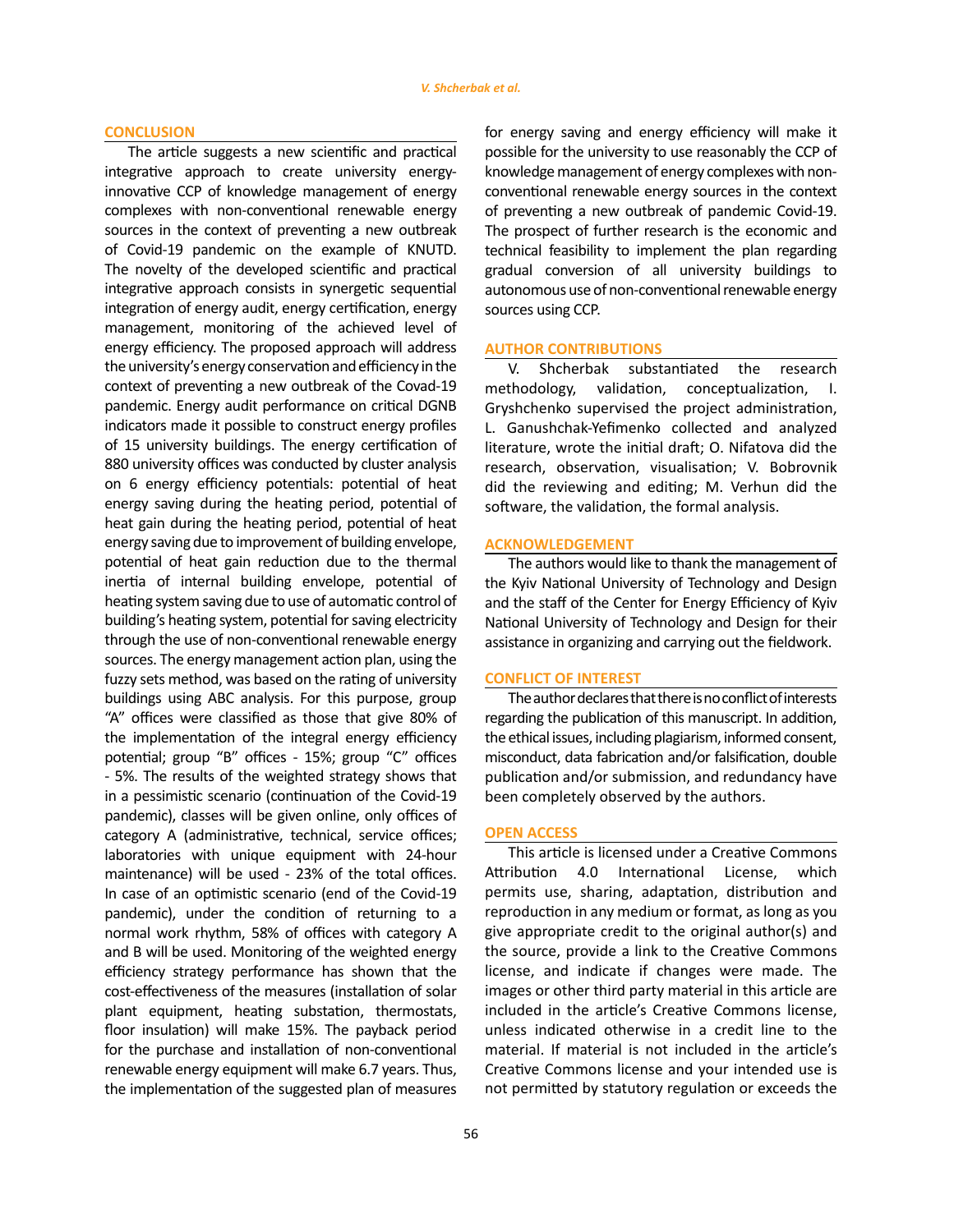<span id="page-12-0"></span>permitted use, you will need to obtain permission directly from the copyright holder. To view a copy of this license, visit: http://creativecommons.org/ licenses/by/4.0/

#### **ABBREVIATIONS**

| %                  | Percentage                                                                                                 |
|--------------------|------------------------------------------------------------------------------------------------------------|
| °C-day/year        | Degree-days of the heating period                                                                          |
| ${}^oC$            | Degrees Celsius                                                                                            |
| <b>CCP</b>         | Common connection point                                                                                    |
| COVID-19           | Coronavirus Disease 2019                                                                                   |
| DGNB               | Deutsche Gesellschaft für<br>Nachhaltiges Bauen                                                            |
| EnB                | Measuring energy performance<br>using energy baselines                                                     |
| EnPl               | Energy performance indicators                                                                              |
| Ea.                | Formula of calculation                                                                                     |
| Expl.Var           | <b>Explanatory Variable</b>                                                                                |
| Fig.               | Figure                                                                                                     |
| ISO                | International Organization for<br>Standardization                                                          |
|                    |                                                                                                            |
|                    | Joule, the unit of measure of work,<br>energy and quantity of heat in the<br>International System of Units |
| <b>KNUTD</b>       | Kyiv National University of<br>Technology and Design                                                       |
| kWh                | Kilowatt-hour                                                                                              |
| kWh/m <sup>2</sup> | Kilowatt-hour per square meter                                                                             |
| m <sup>2</sup>     | Square meter                                                                                               |
| Prp.Totl           | Percentage of the total variance<br>explained                                                              |
| <b>STATSTICA</b>   | Statistical analysis software<br>package                                                                   |
| UАН                | Hryvnia                                                                                                    |
| Var                | Variable                                                                                                   |

#### **REFERENCES**

- [Abu-Rayash, A.; Dincer, I., \(2020\). Analysis of the electricity demand](https://www.ncbi.nlm.nih.gov/pmc/articles/PMC7331303/)  [trends amidst the COVID-19 coronavirus pandemic. Energy Res.](https://www.ncbi.nlm.nih.gov/pmc/articles/PMC7331303/)  [Soc. Sci., 68: 101682 \(](https://www.ncbi.nlm.nih.gov/pmc/articles/PMC7331303/)**30 pages**).
- [Amirreza, N.; Zulkurnain, A.; RaiNaveed, A.; Hesam, K.;](https://www.researchgate.net/publication/348483485_Assessment_of_carbon_footprint_from_transportation_electricity_water_and_waste_generation_towards_utilisation_of_renewable_energy_sources/citation/download)  [Shreeshivadasan, C.; Ashokkumar, V.; Jalal, T., \(2021\).](https://www.researchgate.net/publication/348483485_Assessment_of_carbon_footprint_from_transportation_electricity_water_and_waste_generation_towards_utilisation_of_renewable_energy_sources/citation/download)  [Assessment of carbon footprint from transportation, electricity,](https://www.researchgate.net/publication/348483485_Assessment_of_carbon_footprint_from_transportation_electricity_water_and_waste_generation_towards_utilisation_of_renewable_energy_sources/citation/download)  [water, and waste generation: towards utilization of renewable](https://www.researchgate.net/publication/348483485_Assessment_of_carbon_footprint_from_transportation_electricity_water_and_waste_generation_towards_utilisation_of_renewable_energy_sources/citation/download)  [energy sources. Clean Technol. Environ. Policy, 23:183–201 \(](https://www.researchgate.net/publication/348483485_Assessment_of_carbon_footprint_from_transportation_electricity_water_and_waste_generation_towards_utilisation_of_renewable_energy_sources/citation/download)**19 [pages](https://www.researchgate.net/publication/348483485_Assessment_of_carbon_footprint_from_transportation_electricity_water_and_waste_generation_towards_utilisation_of_renewable_energy_sources/citation/download)**).
- [Balode, L.; Dolge, K.; Blumberga, D., \(2021\).The contradictions](https://www.researchgate.net/publication/350179548_The_Contradictions_between_District_and_Individual_Heating_towards_Green_Deal_Targets)  [between district and individual heating towards green deal](https://www.researchgate.net/publication/350179548_The_Contradictions_between_District_and_Individual_Heating_towards_Green_Deal_Targets)  [targets.Sustainability, 13\(3370\): 1-26 \(](https://www.researchgate.net/publication/350179548_The_Contradictions_between_District_and_Individual_Heating_towards_Green_Deal_Targets)**26 pages**).
- [Chen, C.; de Rubens, G.; Xu, X.; Li, J., \(2020\). Coronavirus comes](https://www.ncbi.nlm.nih.gov/pmc/articles/PMC7341977/)  [home? Energy use, home energy management, and the social-](https://www.ncbi.nlm.nih.gov/pmc/articles/PMC7341977/)

[psychological factors of COVID-19. Energy Res. Social Sci.,](https://www.ncbi.nlm.nih.gov/pmc/articles/PMC7341977/) [68\(101688\): 1-38 \(](https://www.ncbi.nlm.nih.gov/pmc/articles/PMC7341977/)**38 pages**).

- [Di Stefano, J., \(2000\). Energy efficiency and the environment: the](https://www.sciencedirect.com/science/article/abs/pii/S0360544200000153) [potential for energy efficient lighting to save energy and reduce](https://www.sciencedirect.com/science/article/abs/pii/S0360544200000153) [carbon dioxide emissions at Melbourne University, Australia.](https://www.sciencedirect.com/science/article/abs/pii/S0360544200000153) [Energy, 25\(9\): 823-839 \(](https://www.sciencedirect.com/science/article/abs/pii/S0360544200000153)**17 pages**).
- [Edomah, N.; Ndulue, G., \(2020\). Energy transition in a lockdown:](https://pubmed.ncbi.nlm.nih.gov/32835204/) [An analysis of the impact of COVID-19 on changes in electricity](https://pubmed.ncbi.nlm.nih.gov/32835204/) [demand in Lagos Nigeria. Global Transit. 2: 127-137 \(](https://pubmed.ncbi.nlm.nih.gov/32835204/)**11 pages**).
- [Edomah, N.; Ndulue, G., \(2020\).Energy transition in a lockdown:](https://www.sciencedirect.com/science/article/pii/S258979182030013X) [An analysis of the impact of COVID-19 on changes in electricity](https://www.sciencedirect.com/science/article/pii/S258979182030013X) [demand in Lagos Nigeria, Global Transitions, 2: 127–137 \(](https://www.sciencedirect.com/science/article/pii/S258979182030013X)**11 [pages](https://www.sciencedirect.com/science/article/pii/S258979182030013X)**).
- [Fan, Y.; Pintarič, Z.; Klemeš, J., \(2020\). Emerging tools for energy](https://www.mdpi.com/1996-1073/13/16/4062/htm) [system design increasing economic and environmental](https://www.mdpi.com/1996-1073/13/16/4062/htm) [sustainability. Energies, 13\(4062\): 1-25 \(](https://www.mdpi.com/1996-1073/13/16/4062/htm)**25 pages**).
- [Ganushchak-Efimenko, L.; Shcherbak, V.; Nifatova, O., \(2018\).](http://economic-research.pl/Journals/index.php/oc/article/view/1089) [Assessing the effects of socially responsible strategic](http://economic-research.pl/Journals/index.php/oc/article/view/1089) [partnerships on building brand equity of integrated business](http://economic-research.pl/Journals/index.php/oc/article/view/1089) [structures in Ukraine. Oeconomia Copernicana, 9\(4\):715–730](http://economic-research.pl/Journals/index.php/oc/article/view/1089) **[\(16 pages\)](http://economic-research.pl/Journals/index.php/oc/article/view/1089)**.
- [García, S.; Parejo, A.; Personal, E.; Ignacio Guerrero, J.; Biscarri, F.;](https://www.ncbi.nlm.nih.gov/pmc/articles/PMC7843085/) [León, C., \(2021\). A retrospective analysis of the impact of the](https://www.ncbi.nlm.nih.gov/pmc/articles/PMC7843085/) [COVID-19 restrictions on energy consumption at a disaggregated](https://www.ncbi.nlm.nih.gov/pmc/articles/PMC7843085/) [level.Appl. Energy, 287: 116547 \(](https://www.ncbi.nlm.nih.gov/pmc/articles/PMC7843085/)**14 pages**).
- [Gryshchenko, I.; Shcherbak, V.; Shevchenko, O., \(2017\).A procedure](http://journals.uran.ua/eejet/article/view/119083) [for optimization of energy saving at higher educational](http://journals.uran.ua/eejet/article/view/119083) [institutions. East.-Eur. J. Enterp.Technol., 6\(3/90\): 65–75 \(](http://journals.uran.ua/eejet/article/view/119083)**11 [pages](http://journals.uran.ua/eejet/article/view/119083)**).
- [Halbrügge, S.; Schott, P.; Weibelzahl, M.; Ulrich, H.; Fridgen, G.;](https://www.sciencedirect.com/science/article/pii/S0306261920317475) [Schöpf, M., \(2021\). How did the German and other European](https://www.sciencedirect.com/science/article/pii/S0306261920317475) [electricity systems react to the COVID-19 pandemic? Appl.](https://www.sciencedirect.com/science/article/pii/S0306261920317475) [Energy. 285: 1-13 \(](https://www.sciencedirect.com/science/article/pii/S0306261920317475)**13 pages**).
- [Hansen, C.; Gudmundsson, O.; Detlefsen, N., \(2019\).Cost efficiency](https://www.sciencedirect.com/science/article/pii/S036054421930670X) [of district heating for low energy buildings of the future. Energy.](https://www.sciencedirect.com/science/article/pii/S036054421930670X) [177: 77-86 \(](https://www.sciencedirect.com/science/article/pii/S036054421930670X)**10 pages**).
- [Huang, L.; Liao, Q.; Qiu, R.; Liang, Y.; Long, Y., \(2021\). Prediction](https://europepmc.org/backend/ptpmcrender.fcgi?accid=PMC7969145&blobtype=pdf)[based analysis on power consumption gap under long-term](https://europepmc.org/backend/ptpmcrender.fcgi?accid=PMC7969145&blobtype=pdf) [emergency: A case in China under COVID-19. Appl. Energy. 283:](https://europepmc.org/backend/ptpmcrender.fcgi?accid=PMC7969145&blobtype=pdf) 1-15 (**[15 pages](https://europepmc.org/backend/ptpmcrender.fcgi?accid=PMC7969145&blobtype=pdf)**).
- [Jiang, P.; Fan, Y.; Klemeš, J., \(2021\). Impacts of COVID-19 on energy](https://www.ncbi.nlm.nih.gov/pmc/articles/PMC7834155/#!po=0.793651) [demand and consumption: Challenges, lessons and emerging](https://www.ncbi.nlm.nih.gov/pmc/articles/PMC7834155/#!po=0.793651) [opportunities. Appl. Energy. 285: 116441 \(](https://www.ncbi.nlm.nih.gov/pmc/articles/PMC7834155/#!po=0.793651)**63 pages**).
- [Kanda, W.; Kivimaa, P., \(2020\). What opportunities could the](https://www.sciencedirect.com/science/article/pii/S2214629620302413) [COVID-19 outbreak offer for sustainability transitions research](https://www.sciencedirect.com/science/article/pii/S2214629620302413) [on electricity and mobility? EnergyRes. Soc.Sci., 68: 1-5 \(](https://www.sciencedirect.com/science/article/pii/S2214629620302413)**5 [pages](https://www.sciencedirect.com/science/article/pii/S2214629620302413)**).
- [Kaplun, V.; Shcherbak, V., \(2016\).Multifactor analysis of university](https://er.knutd.edu.ua/bitstream/123456789/3398/1/20161216_303.pdf) [buildings' energy efficiency.ActualProbl.Econ., 12\(186\): 349-359](https://er.knutd.edu.ua/bitstream/123456789/3398/1/20161216_303.pdf) (**[11 pages](https://er.knutd.edu.ua/bitstream/123456789/3398/1/20161216_303.pdf)**).
- [Khan, I.;Sahabuddin, M., \(2021\). COVID-19 pandemic, lockdown,](https://aip.scitation.org/doi/pdf/10.1063/5.0050551) [and consequences for a fossil fuel-dominated electricity system.](https://aip.scitation.org/doi/pdf/10.1063/5.0050551) [AIP Adv., 11\(5\): 1-16 \(](https://aip.scitation.org/doi/pdf/10.1063/5.0050551)**16 pages**).
- [Klemeš, J.; Fan, Y.; Jiang, P., \(2020\). COVID-19 pandemic facilitating](https://www.ncbi.nlm.nih.gov/pmc/articles/PMC7537069/) [energy transition opportunities. Int. J. Energy Res., 10.1002/](https://www.ncbi.nlm.nih.gov/pmc/articles/PMC7537069/) [er.6007. Adv. online publication \(](https://www.ncbi.nlm.nih.gov/pmc/articles/PMC7537069/)**18 pages**).
- [Krarti, M.; Aldubyan, M., \(2021\). Review analysis of COVID-19](https://reader.elsevier.com/reader/sd/pii/S1364032121001829?token=08D4BD7B2FD7C78C41626ED646930240B39FEDCFD2D3676D222550172FCF54DFAF997F2CA4B67BBA59B5C0F19E0F9D4C&originRegion=eu-west-1&originCreation=20210621181308) [impact on electricity demand for residential buildings.](https://reader.elsevier.com/reader/sd/pii/S1364032121001829?token=08D4BD7B2FD7C78C41626ED646930240B39FEDCFD2D3676D222550172FCF54DFAF997F2CA4B67BBA59B5C0F19E0F9D4C&originRegion=eu-west-1&originCreation=20210621181308) [Renewable Sustainable Energy Rev., 143\(6\): 1-13 \(](https://reader.elsevier.com/reader/sd/pii/S1364032121001829?token=08D4BD7B2FD7C78C41626ED646930240B39FEDCFD2D3676D222550172FCF54DFAF997F2CA4B67BBA59B5C0F19E0F9D4C&originRegion=eu-west-1&originCreation=20210621181308)**13 pages**).
- [Kuzemko, C.; Bradshaw, M.; Bridge, G.; Goldthau, A.; Jewell, J.;](https://www.sciencedirect.com/science/article/abs/pii/S2214629620302607) [Overland, I.; Scholten, D.; Van de Graaf, T.; Westphal, K., \(2020\).](https://www.sciencedirect.com/science/article/abs/pii/S2214629620302607) [Covid-19 and the politics of sustainable energy transitions.](https://www.sciencedirect.com/science/article/abs/pii/S2214629620302607) [Energy Res. Social Sci., 68\(101685\): 1-5 \(](https://www.sciencedirect.com/science/article/abs/pii/S2214629620302607)**5 pages**).
- [Liu, J.; Yao, Q.; Hu,Y., \(2019\). Model predictive control for load](https://www.sciencedirect.com/science/article/pii/S0360544219300738) [frequency of hybrid power system with wind power and thermal](https://www.sciencedirect.com/science/article/pii/S0360544219300738) [power. Energy. 172: 555-565 \(](https://www.sciencedirect.com/science/article/pii/S0360544219300738)**11 pages**).

[Mastropietro, P.; Rodilla, P.; Batlle, C., \(2020\). Emergency measures](https://www.ncbi.nlm.nih.gov/pmc/articles/PMC7323669/)